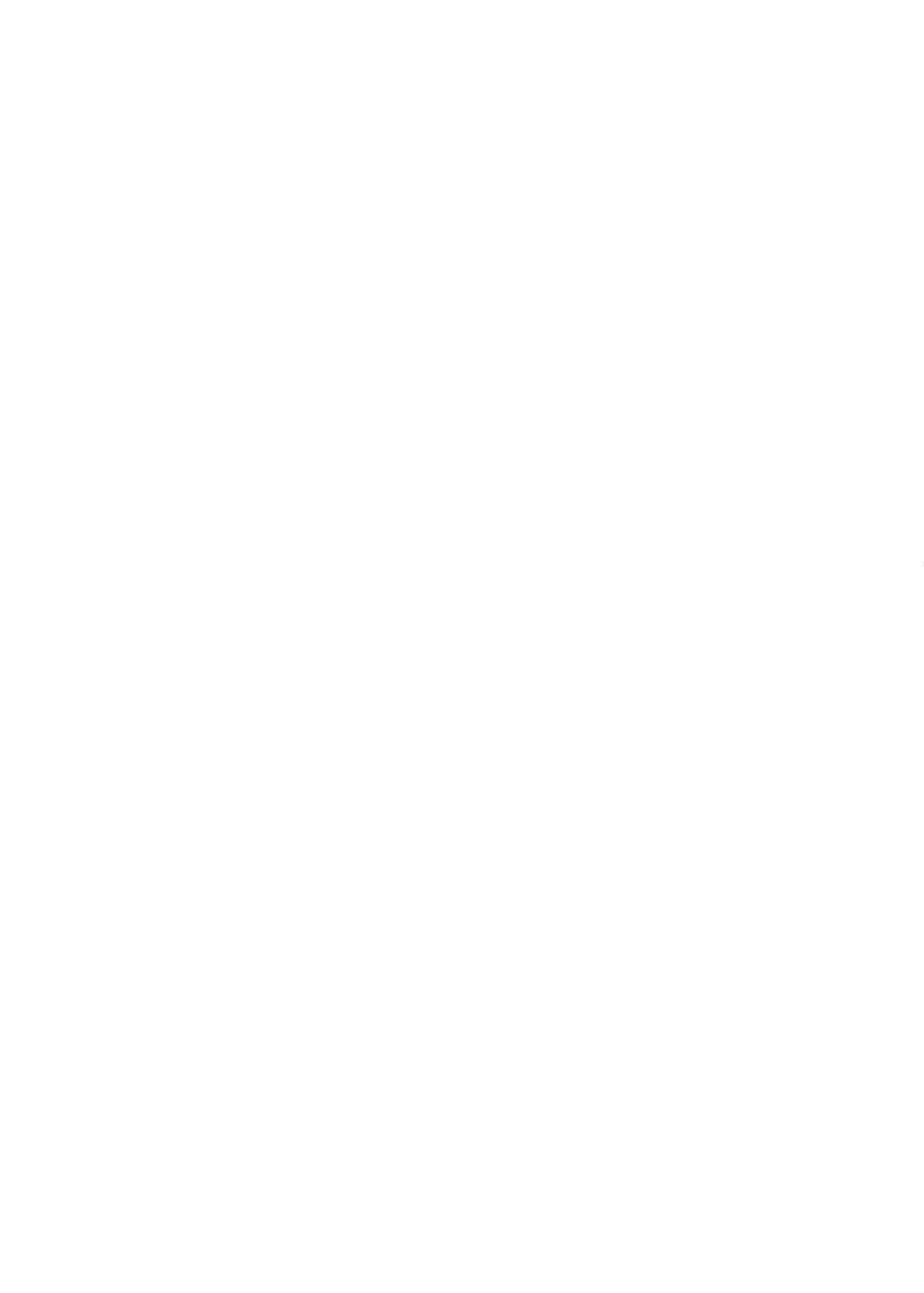Standards and Guidelines for Quality Assurance in the European Higher Education Area (ESG)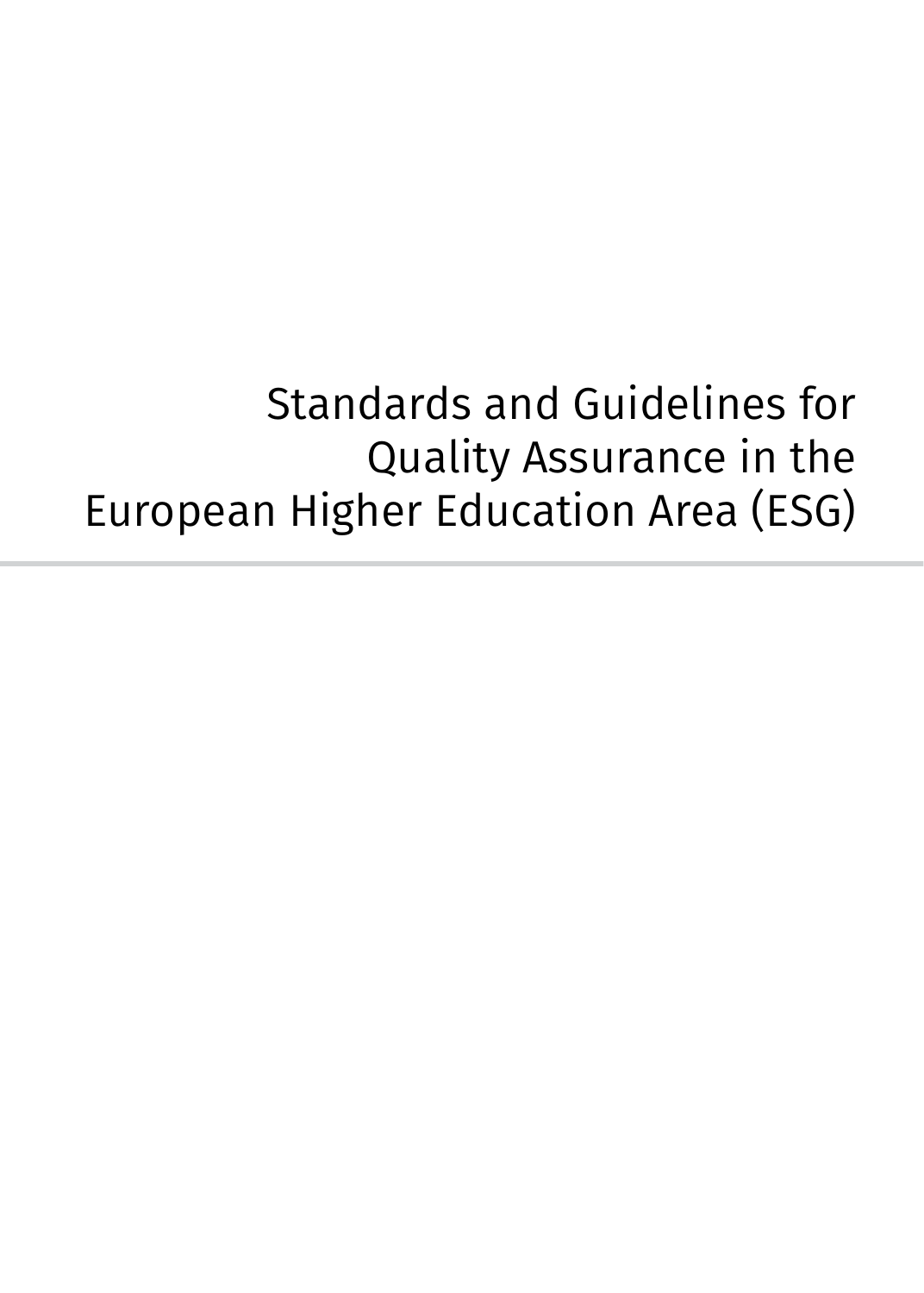*Please cite this publication as:*

**Standards and Guidelines for Quality Assurance in the European Higher Education Area (ESG). (2015). Brussels, Belgium.**

ISBN: 978-9-08-168672-3 Legal deposit: D/2015/13.742/1

*Authors:*

European Association for Quality Assurance in Higher Education (ENQA) European Students' Union (ESU) European University Association (EUA) European Association of Institutions in Higher Education (EURASHE) In cooperation with: Education International (EI) BUSINESSEUROPE European Quality Assurance Register for Higher Education (EQAR)

*Design & Publication:*

by EURASHE, on behalf of the authors. Brussels, Belgium. 2015

 $@0@0$ 

This work is licensed under the Creative Commons Attribution-NonCommercial-ShareAlike 4.0 International License. To view a copy of this license, visit http://creativecommons.org/ licenses/by-nc-sa/4.0/.

Printed with the support of the EU-funded EQUIP project.

The *EQUIP* project, is an EU-funded project, that aims at *Enhancing Quality through Innovative Policy & Practice* in European higher education by promoting the consistent, efficient and innovative embedding of the ESG at grass-root level. The EQUIP partners are EURASHE, ENQA, EUA, ESU, EI Research Institute, EQAR, UiO IPED and CCISP.



Co-funded by the Erasmus+ Programme of the European Union The European Commission support for the production of this publication does not constitute an endorsement of the contents which reflects the views only of the authors, and the Commission cannot be held responsible for any use which may be made of the information contained therein.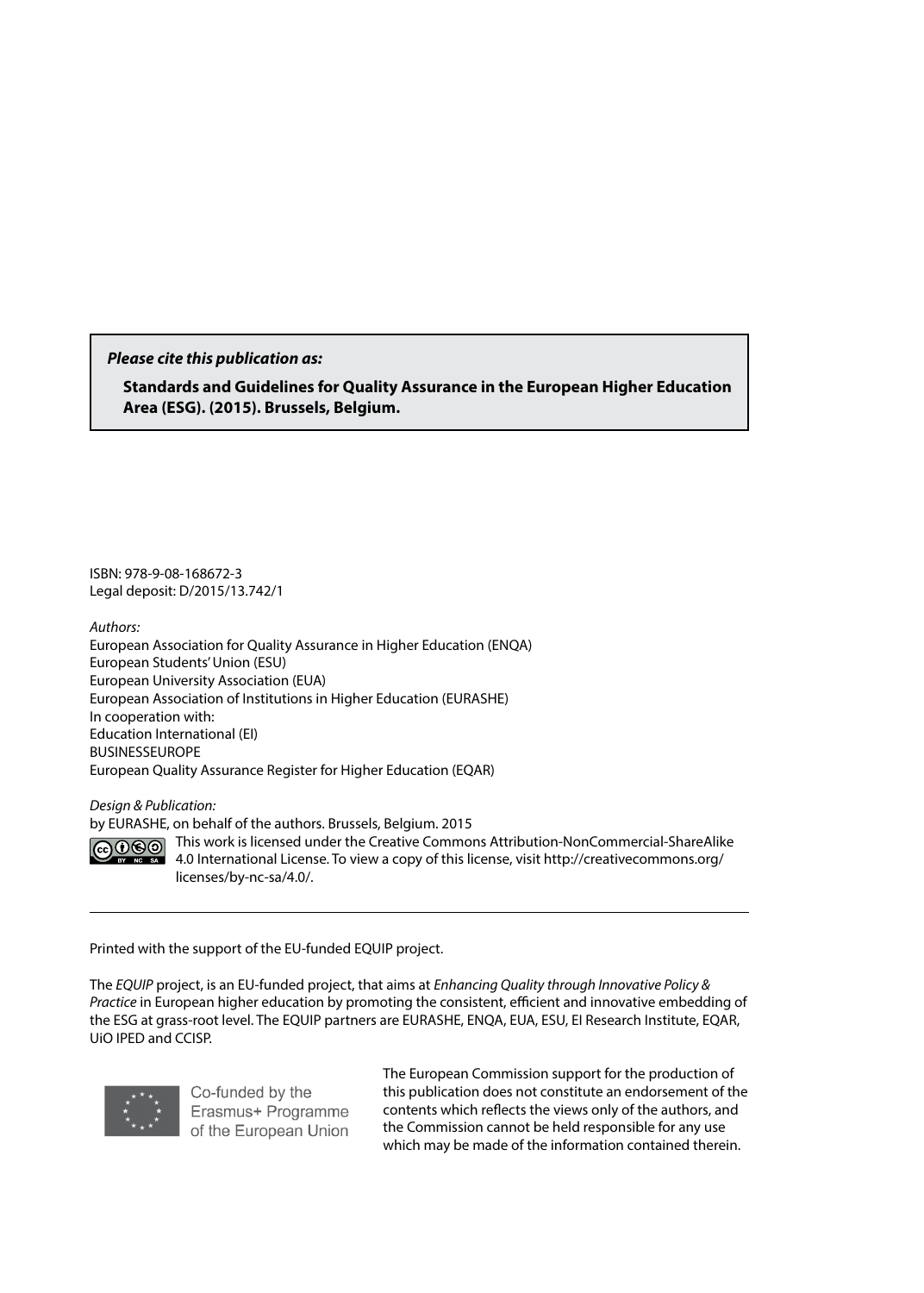# **TABLE OF CONTENTS**

| <b>II. EUROPEAN STANDARDS AND GUIDELINES FOR QUALITY ASSURANCE IN HIGHER</b> |  |
|------------------------------------------------------------------------------|--|
|                                                                              |  |
|                                                                              |  |
|                                                                              |  |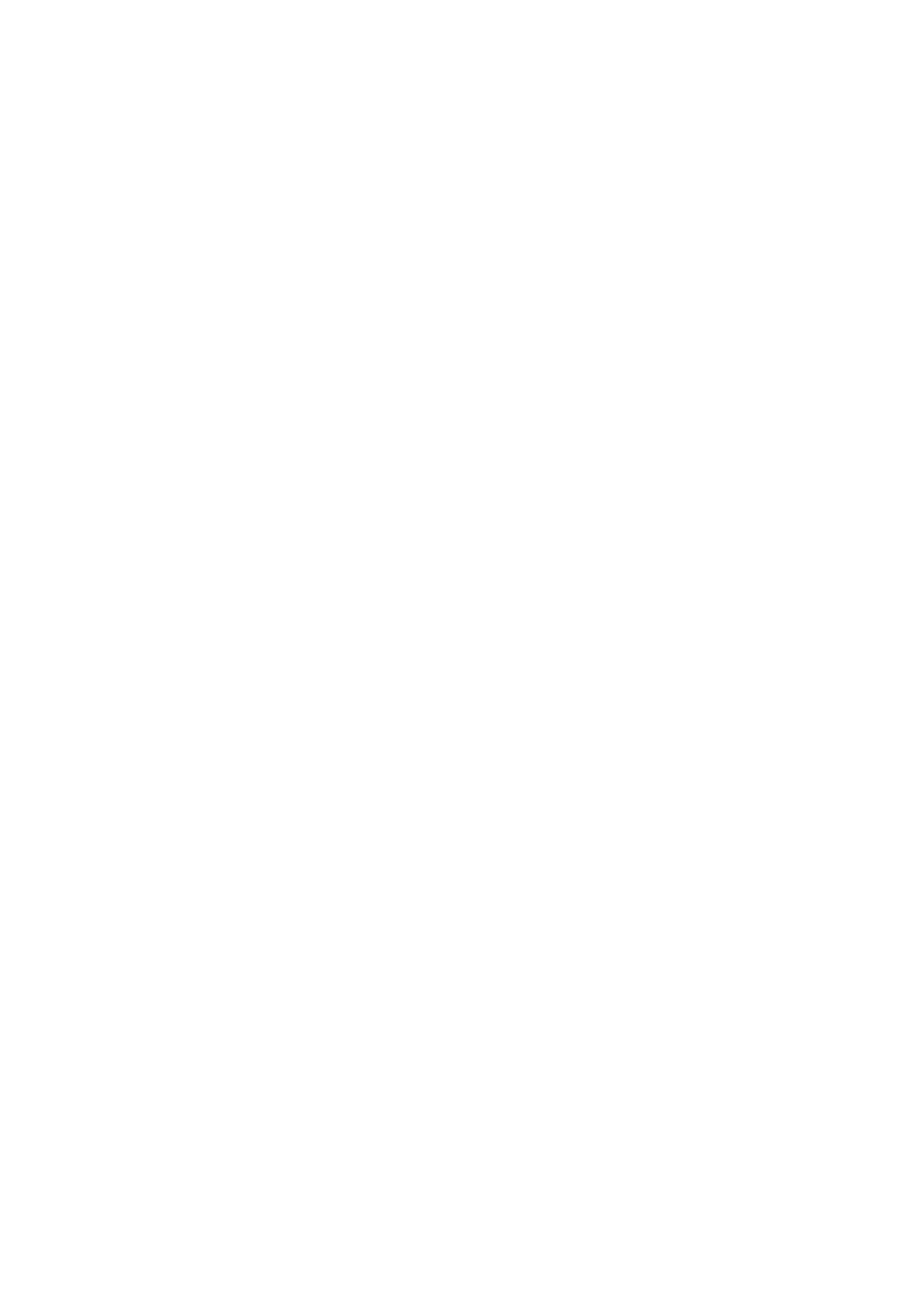# <span id="page-6-0"></span>**FOREWORD**

The Standards and Guidelines for Quality Assurance in the European Higher Education Area (ESG) were adopted by the Ministers responsible for higher education in 2005 following a proposal prepared by the European Association for Quality Assurance in Higher Education (ENQA) in cooperation with the European Students' Union (ESU),<sup>1</sup> the European Association of Institutions in Higher Education (EURASHE) and the European University Association (EUA).

Since 2005, considerable progress has been made in quality assurance as well as in other Bologna action lines such as qualifications frameworks, recognition and the promotion of the use of learning outcomes, all these contributing to a paradigm shift towards student-centred learning and teaching.

Given this changing context, in 2012 the Ministerial Communiqué invited the E4 Group (ENQA, ESU, EUA, EURASHE) in cooperation with Education International (EI), BUSINESSEUROPE and the European Quality Assurance Register for Higher Education (EQAR) to prepare an initial proposal for a revised ESG "to improve their clarity, applicability and usefulness, including their scope".

The revision included several consultation rounds involving both the key stakeholder organisations and ministries. The many comments, proposals and recommendations received were carefully analysed and taken very seriously by the Steering Group (SG). They are reflected in this 2015 version of the ESG.

The ESG 2015 were adopted by the Ministers responsible for higher education in the European Higher Education Area in May 2015. As a result of the participative revision we are confident that they reflect a consensus among all the organisations and ministries involved on how to take forward quality assurance in the European Higher Education Area and, as such, provide a firm basis for successful implementation.

European Association for Quality Assurance in Higher Education (ENQA) European Students' Union (ESU) European University Association (EUA) European Association of Institutions in Higher Education (EURASHE) In cooperation with: Education International (EI) BUSINESSEUROPE European Quality Assurance Register for Higher Education (EQAR)

<sup>1</sup> ESU was formerly known as ESIB – The National Unions of Students in Europe.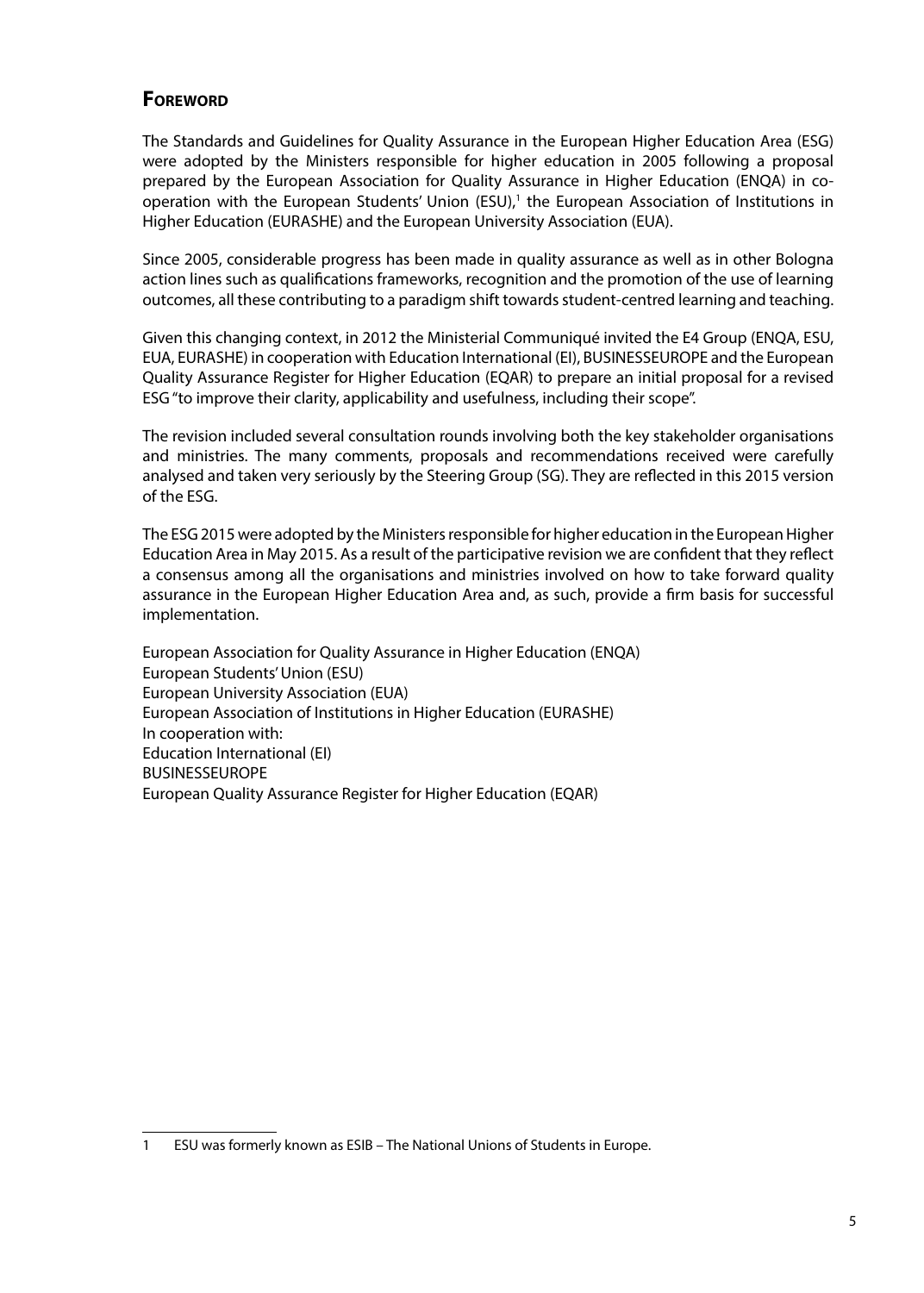# <span id="page-7-0"></span>**I. Context, scope, purposes and principles**

#### **Setting the context**

Higher education, research and innovation play a crucial role in supporting social cohesion, economic growth and global competitiveness. Given the desire for European societies to become increasingly knowledge-based, higher education is an essential component of socio-economic and cultural development. At the same time, an increasing demand for skills and competences requires higher education to respond in new ways.

Broader access to higher education is an opportunity for higher education institutions to make use of increasingly diverse individual experiences. Responding to diversity and growing expectations for higher education requires a fundamental shift in its provision; it requires a more student-centred approach to learning and teaching, embracing flexible learning paths and recognising competences gained outside formal curricula. Higher education institutions themselves also become more diverse in their missions, mode of educational provision and cooperation, including growth of internationalisation, digital learning and new forms of delivery.<sup>2</sup> The role of quality assurance is crucial in supporting higher education systems and institutions in responding to these changes while ensuring the qualifications achieved by students and their experience of higher education remain at the forefront of institutional missions.

A key goal of the Standards and Guidelines for Quality Assurance in the European Higher Education Area (ESG) is to contribute to the common understanding of quality assurance for learning and teaching across borders and among all stakeholders.<sup>3</sup> They have played and will continue to play an important role in the development of national and institutional quality assurance systems across the European Higher Education Area (EHEA) and cross-border cooperation. Engagement with quality assurance processes, particularly the external ones, allows European higher education systems to demonstrate quality and increase transparency, thus helping to build mutual trust and better recognition of their qualifications, programmes<sup>4</sup> and other provision.

The ESG are used by institutions and quality assurance agencies as a reference document for internal and external quality assurance systems in higher education. Moreover, they are used by the European Quality Assurance Register (EQAR), which is responsible for the register of quality assurance agencies that comply with the ESG.

#### **Scope and concepts**

The ESG are a set of standards and guidelines for internal and external quality assurance in higher education. The ESG are not standards for quality, nor do they prescribe how the quality assurance processes are implemented, but they provide guidance, covering the areas which are vital for successful quality provision and learning environments in higher education. The ESG should be considered in a broader context that also includes qualifications frameworks, ECTS and diploma supplement that also contribute to promoting the transparency and mutual trust in higher education in the EHEA.

<sup>2</sup> Communication from the European Commission: Opening up Education: Innovative teaching and learning for all through new Technologies and Open Educational Resources, COM(2013) 654 final, http://ec.europa. eu/education/news/doc/openingcom\_en.pdf

<sup>3</sup> Unless otherwise specified, in the document stakeholders are understood to cover all actors within an institution, including students and staff, as well as external stakeholders such as employers and external partners of an institution.

<sup>4</sup> The term "programme" in these standards refers to higher education provision in its broadest sense, including provision that is not part of a programme leading to a formal degree.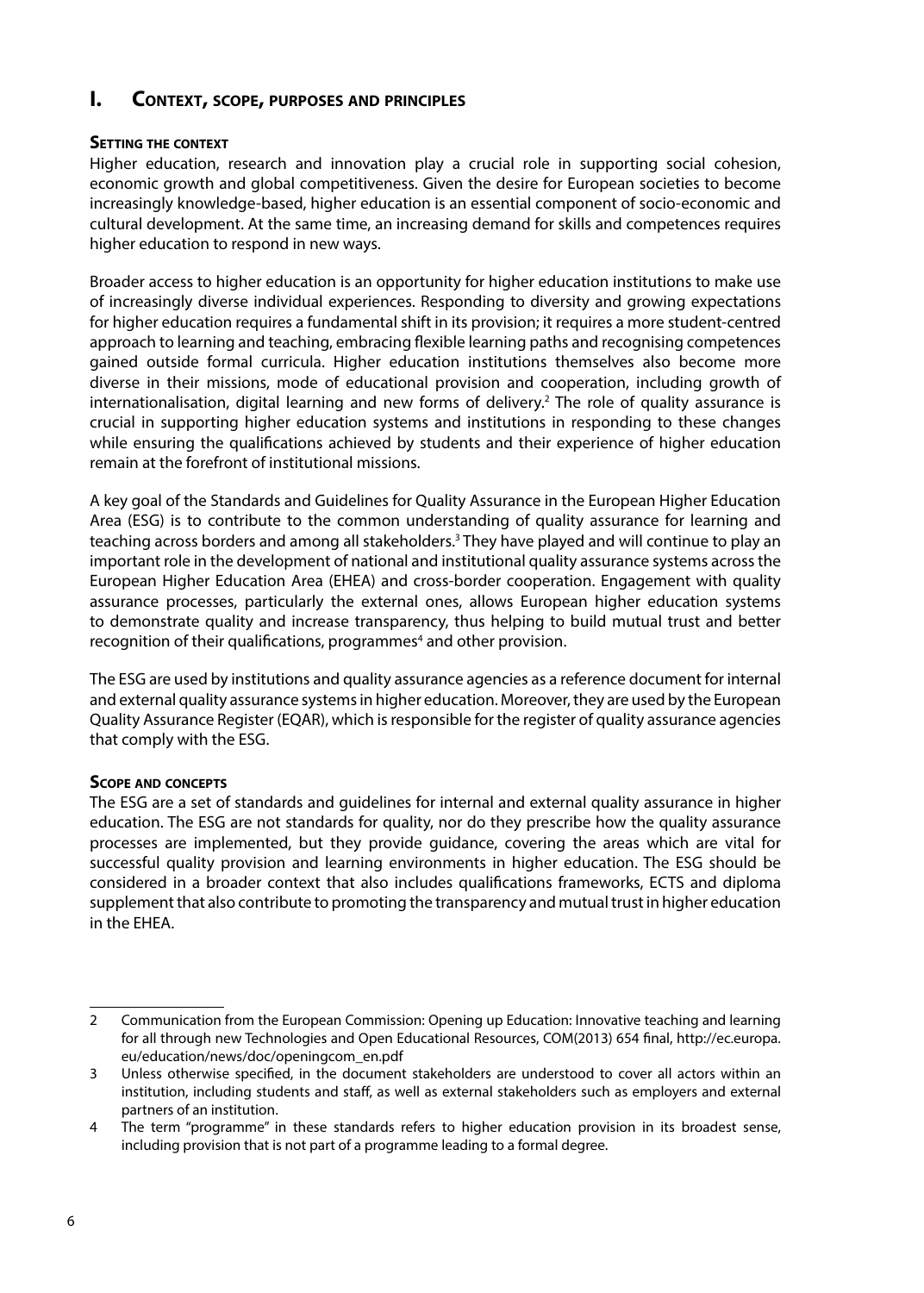<span id="page-8-0"></span>**The focus of the ESG is on quality assurance related to learning and teaching in higher education, including the learning environment and relevant links to research and innovation**. In addition institutions have policies and processes to ensure and improve the quality of their other activities, such as research and governance.

**The ESG apply to all higher education offered in the EHEA regardless of the mode of study or place of delivery**. Thus, the ESG are also applicable to all higher education including transnational and cross-border provision. **In this document the term "programme" refers to higher education in its broadest sense**, including that which is not part of a programme leading to a formal degree.

Higher education aims to fulfil multiple purposes; including preparing students for active citizenship, for their future careers (e.g. contributing to their employability), supporting their personal development, creating a broad advanced knowledge base and stimulating research and innovation.<sup>5</sup> Therefore, stakeholders, who may prioritise different purposes, can view quality in higher education differently and quality assurance needs to take into account these different perspectives. *Quality*, whilst not easy to define, is mainly a result of the interaction between teachers, students and the institutional learning environment. Quality assurance should ensure a learning environment in which the content of programmes, learning opportunities and facilities are fit for purpose.

At the heart of all quality assurance activities are the twin purposes of *accountability* and *enhancement*. Taken together, these create trust in the higher education institution's performance. A successfully implemented quality assurance system will provide information to assure the higher education institution and the public of the quality of the higher education institution's activities (accountability) as well as provide advice and recommendations on how it might improve what it is doing (enhancement). Quality assurance and quality enhancement are thus inter-related. They can support the development of a *quality culture* that is embraced by all: from the students and academic staff to the institutional leadership and management.

#### **The term 'quality assurance' is used in this document to describe all activities within the continuous improvement cycle (i.e. assurance and enhancement activities)**.

Unless otherwise specified, in the document *stakeholders* are understood to cover all actors within an institution, including students and staff, as well as external stakeholders such as employers and external partners of an institution.

The word *institution* is used in the standards and guidelines to refer to higher education institutions. Depending on the institution's approach to quality assurance it can, however, refer to the institution as whole or to any actors within the institution.

#### **ESG: purposes and principles**

The ESG have the following purposes:

- **They set a common framework** for quality assurance systems for learning and teaching at European, national and institutional level;
- **They enable the assurance and improvement of quality** of higher education in the European higher education area;
- **They support mutual trust**, thus facilitating recognition and mobility within and across national borders;
- **They provide information on quality assurance** in the EHEA.

<sup>5</sup> Recommendation Rec (2007)6 by the Council of Europe's Committee of Ministers on the public responsibility for higher education and research, http://www.coe.int/t/dg4/highereducation/News/pub\_res\_EN.pdf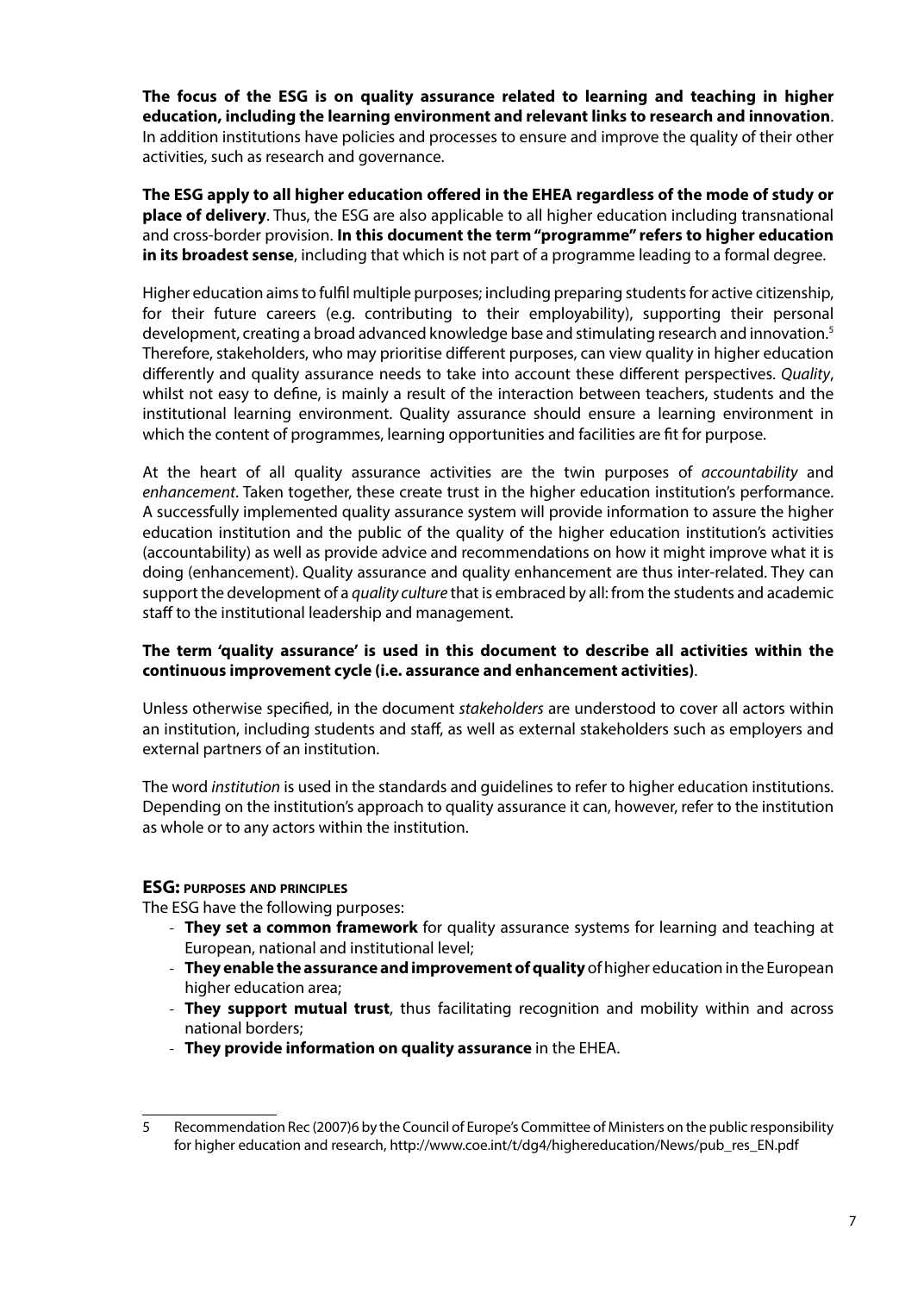These purposes provide a framework within which the ESG may be used and implemented in different ways by different institutions, agencies and countries. The EHEA is characterised by its diversity of political systems, higher education systems, socio-cultural and educational traditions, languages, aspirations and expectations. This makes a single monolithic approach to quality and quality assurance in higher education inappropriate. Broad acceptance of all standards is a precondition for creating common understanding of quality assurance in Europe. For these reasons, the ESG need to be at a reasonably generic level in order to ensure that they are applicable to all forms of provision.

The ESG provide the criteria at European level against which quality assurance agencies and their activities are assessed.<sup>6</sup> This ensures that the quality assurance agencies in the EHEA adhere to the same set of principles and the processes and procedures are modelled to fit the purposes and requirements of their contexts.

The ESG are based on the following four principles for quality assurance in the EHEA:

- Higher education institutions have primary responsibility for the quality of their provision and its assurance;
- Quality assurance responds to the diversity of higher education systems, institutions, programmes and students;
- Quality assurance supports the development of a quality culture;
- Quality assurance takes into account the needs and expectations of students, all other stakeholders and society.

<sup>6</sup> Agencies that apply for inclusion in the European Quality Assurance Register (EQAR) undergo an external review for which the ESG provide the criteria. Also the European Association for Quality Assurance in Higher Education (ENQA) relies on compliance with the ESG when it comes to granting quality assurance agencies full membership status in the organisation.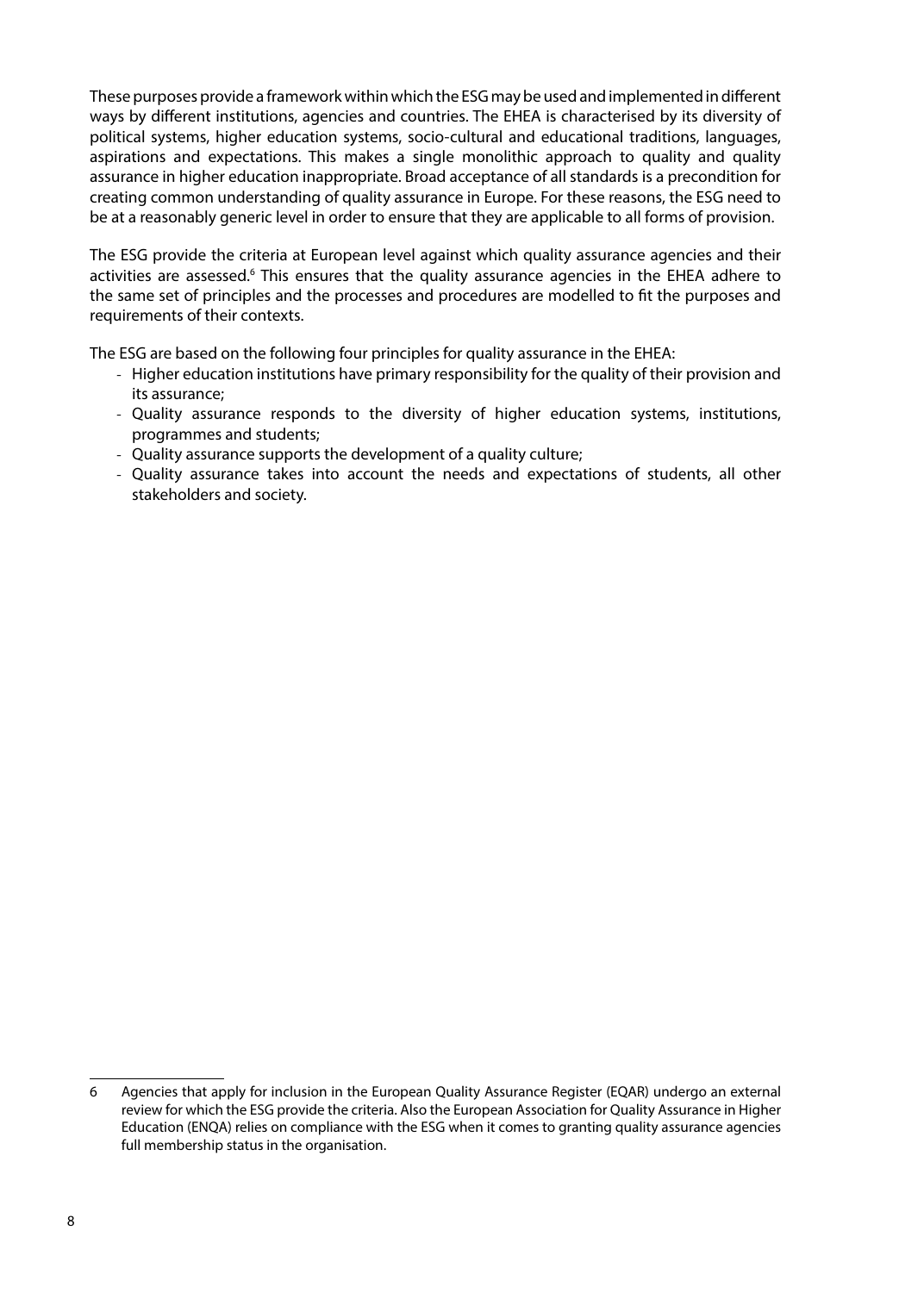# <span id="page-10-0"></span>**II. European standards and guidelines for quality assurance in higher education**

The standards for quality assurance have been divided into three parts:

- Internal quality assurance
- External quality assurance
- Quality assurance agencies

It should be kept in mind, however, that the three parts are intrinsically interlinked and together form the basis for a European quality assurance framework. External quality assurance in Part 2 recognises the standards for internal quality assurance in Part 1 thus ensuring that the internal work undertaken by institutions is directly relevant to any external quality assurance that they undergo. In the same way Part 3 refers to Part 2. Thus, these three parts work on a complementary basis in higher education institutions as well as in agencies and also work on the understanding that other stakeholders contribute to the framework. As a consequence, the three parts should be read as a whole.

The *standards* set out agreed and accepted practice for quality assurance in higher education in the EHEA and should, therefore, be taken account of and adhered to by those concerned, in all types of higher education provision.<sup>7</sup> The summary list of standards for quality assurance is placed in the annex for easy reference.

The *guidelines* explain why the standard is important and describe how standards might be implemented. They set out good practice in the relevant area for consideration by the actors involved in quality assurance. Implementation will vary depending on different contexts.

<sup>7</sup> The standards make use of the common English usage of "should" which has the connotation of prescription and compliance.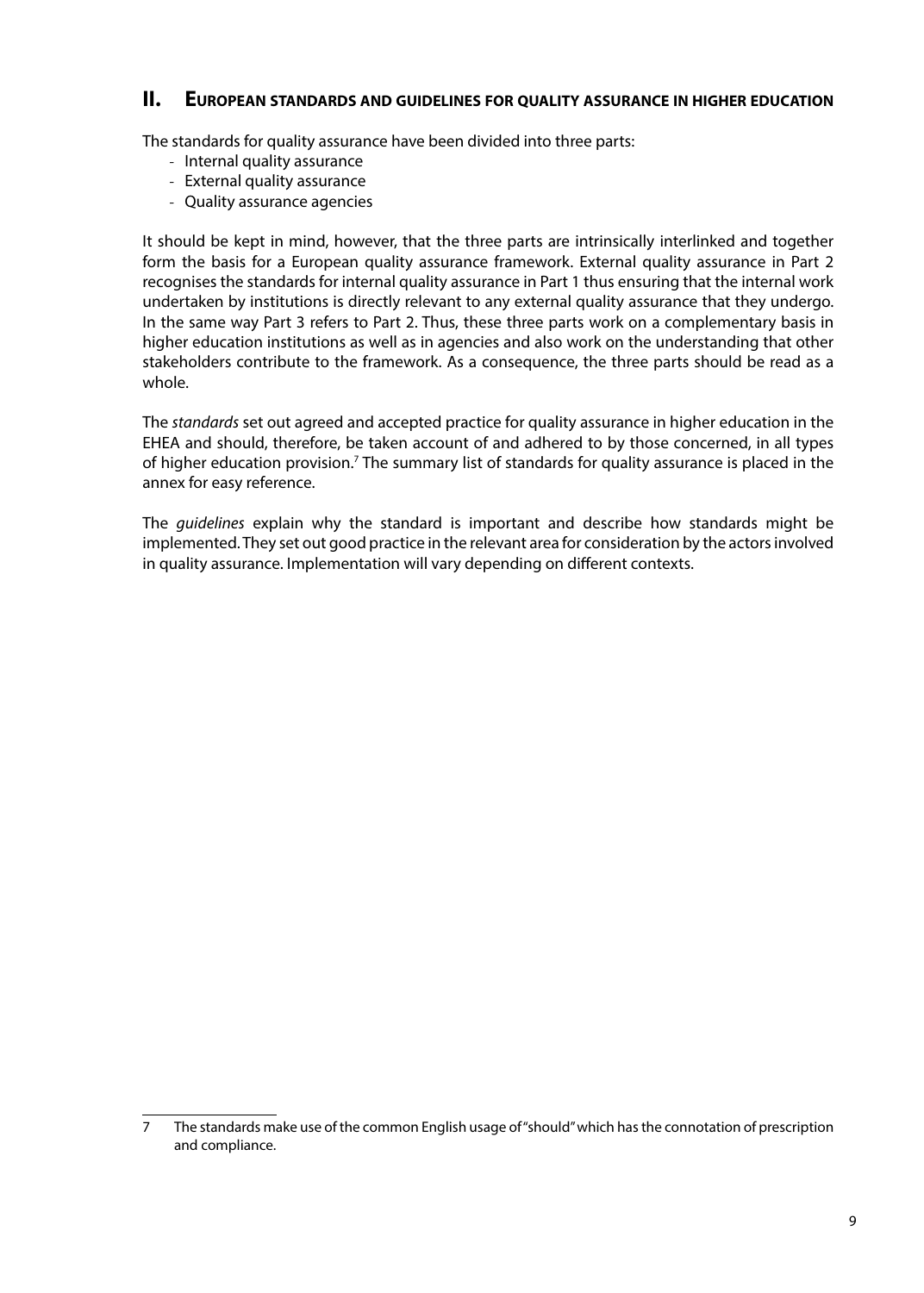# <span id="page-11-0"></span>Part 1: Standards and guidelines for internal quality assurance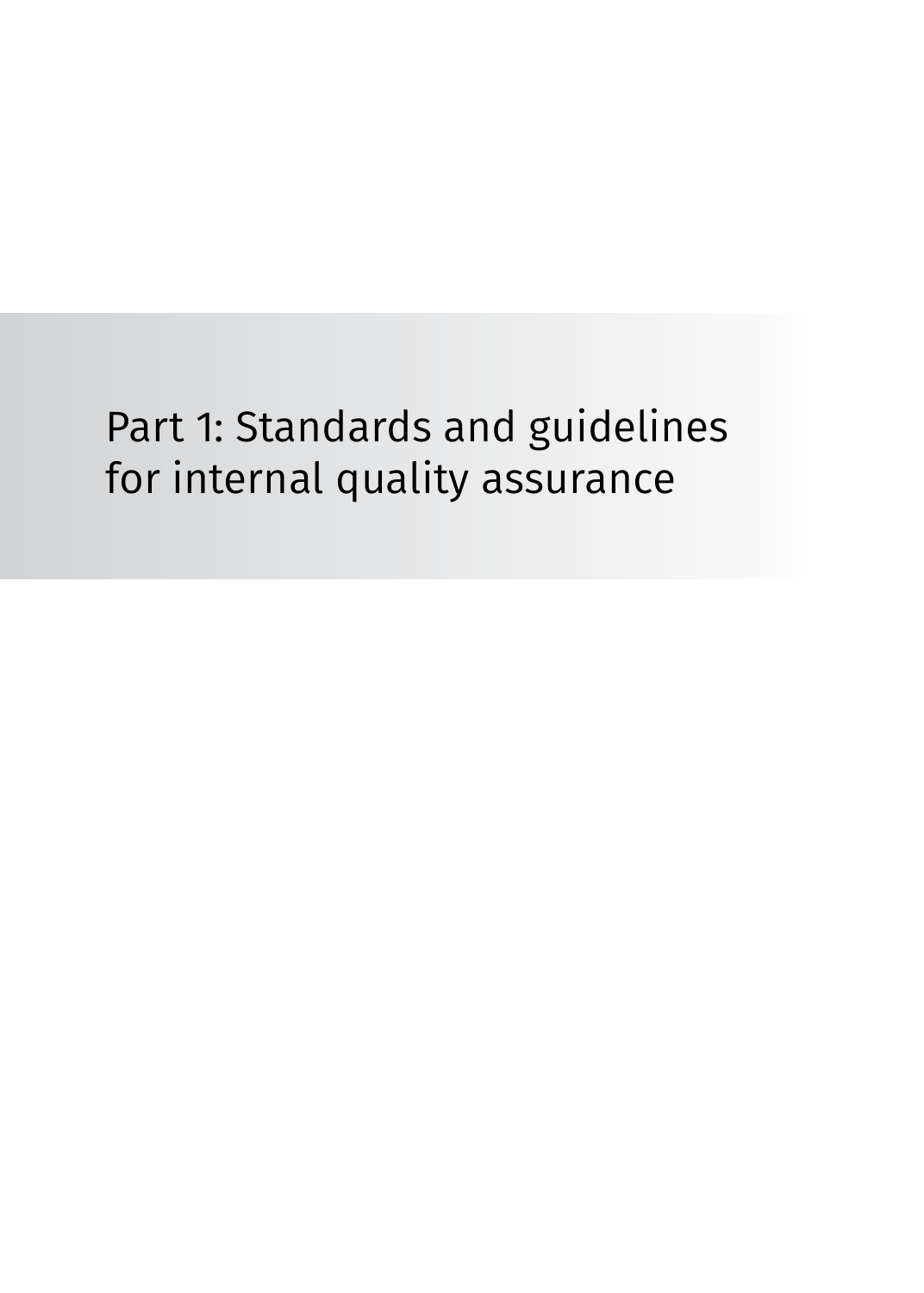# **1.1 Policy for quality assurance**

#### **Standard:**

Institutions should have a policy for quality assurance that is made public and forms part of their strategic management. Internal stakeholders should develop and implement this policy through appropriate structures and processes, while involving external stakeholders.

#### **Guidelines:**

Policies and processes are the main pillars of a coherent institutional quality assurance system that forms a cycle for continuous improvement and contributes to the accountability of the institution. It supports the development of quality culture in which all internal stakeholders assume responsibility for quality and engage in quality assurance at all levels of the institution. In order to facilitate this, the policy has a formal status and is publicly available.

Quality assurance policies are most effective when they reflect the relationship between research and learning & teaching and take account of both the national context in which the institution operates, the institutional context and its strategic approach. Such a policy supports

- the organisation of the quality assurance system;
- departments, schools, faculties and other organisational units as well as those of institutional leadership, individual staff members and students to take on their responsibilities in quality assurance;
- academic integrity and freedom and is vigilant against academic fraud;
- guarding against intolerance of any kind or discrimination against the students or staff;
- the involvement of external stakeholders in quality assurance.

The policy translates into practice through a variety of internal quality assurance processes that allow participation across the institution. How the policy is implemented, monitored and revised is the institution's decision.

The quality assurance policy also covers any elements of an institution's activities that are subcontracted to or carried out by other parties.

# **1.2 Design and approval of programmes**

#### **Standard:**

Institutions should have processes for the design and approval of their programmes. The programmes should be designed so that they meet the objectives set for them, including the intended learning outcomes. The qualification resulting from a programme should be clearly specified and communicated, and refer to the correct level of the national qualifications framework for higher education and, consequently, to the Framework for Qualifications of the European Higher Education Area.

#### **Guidelines:**

Study programmes are at the core of the higher education institutions' teaching mission. They provide students with both academic knowledge and skills including those that are transferable, which may influence their personal development and may be applied in their future careers.

Programmes

- are designed with overall programme objectives that are in line with the institutional strategy and have explicit intended learning outcomes;
- are designed by involving students and other stakeholders in the work;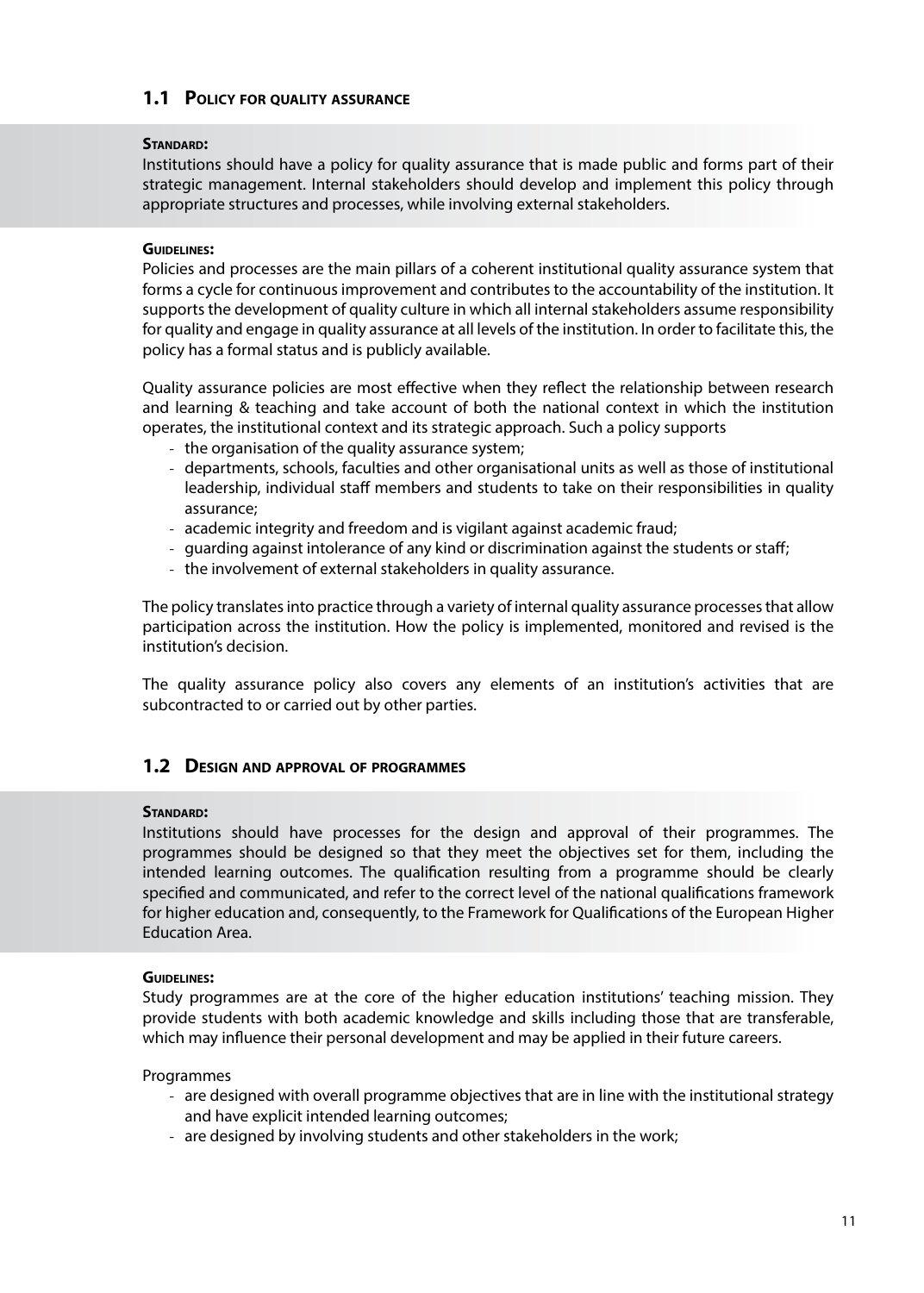- benefit from external expertise and reference points;
- reflect the four purposes of higher education of the Council of Europe (cf. Scope and Concepts);
- are designed so that they enable smooth student progression;
- define the expected student workload, e.g. in ECTS;
- include well-structured placement opportunities where appropriate;<sup>8</sup>
- are subject to a formal institutional approval process.

# **1.3 Student-centred learning, teaching and assessment**

#### **Standard:**

Institutions should ensure that the programmes are delivered in a way that encourages students to take an active role in creating the learning process, and that the assessment of students reflects this approach.

#### **Guidelines:**

Student-centred learning and teaching plays an important role in stimulating students' motivation, self-reflection and engagement in the learning process. This means careful consideration of the design and delivery of study programmes and the assessment of outcomes.

The implementation of student-centred learning and teaching

- respects and attends to the diversity of students and their needs, enabling flexible learning paths;
- considers and uses different modes of delivery, where appropriate;
- flexibly uses a variety of pedagogical methods;
- regularly evaluates and adjusts the modes of delivery and pedagogical methods;
- encourages a sense of autonomy in the learner, while ensuring adequate guidance and support from the teacher;
- promotes mutual respect within the learner-teacher relationship;
- has appropriate procedures for dealing with students' complaints.

Considering the importance of assessment for the students' progression and their future careers, quality assurance processes for assessment take into account the following:

- Assessors are familiar with existing testing and examination methods and receive support in developing their own skills in this field;
- The criteria for and method of assessment as well as criteria for marking are published in advance;
- The assessment allows students to demonstrate the extent to which the intended learning outcomes have been achieved. Students are given feedback, which, if necessary, is linked to advice on the learning process;
- Where possible, assessment is carried out by more than one examiner;
- The regulations for assessment take into account mitigating circumstances;
- Assessment is consistent, fairly applied to all students and carried out in accordance with the stated procedures;
- A formal procedure for student appeals is in place.

<sup>8</sup> Placements include traineeships, internships and other periods of the programme that are not spent in the institution but that allow the student to gain experience in an area related to their studies.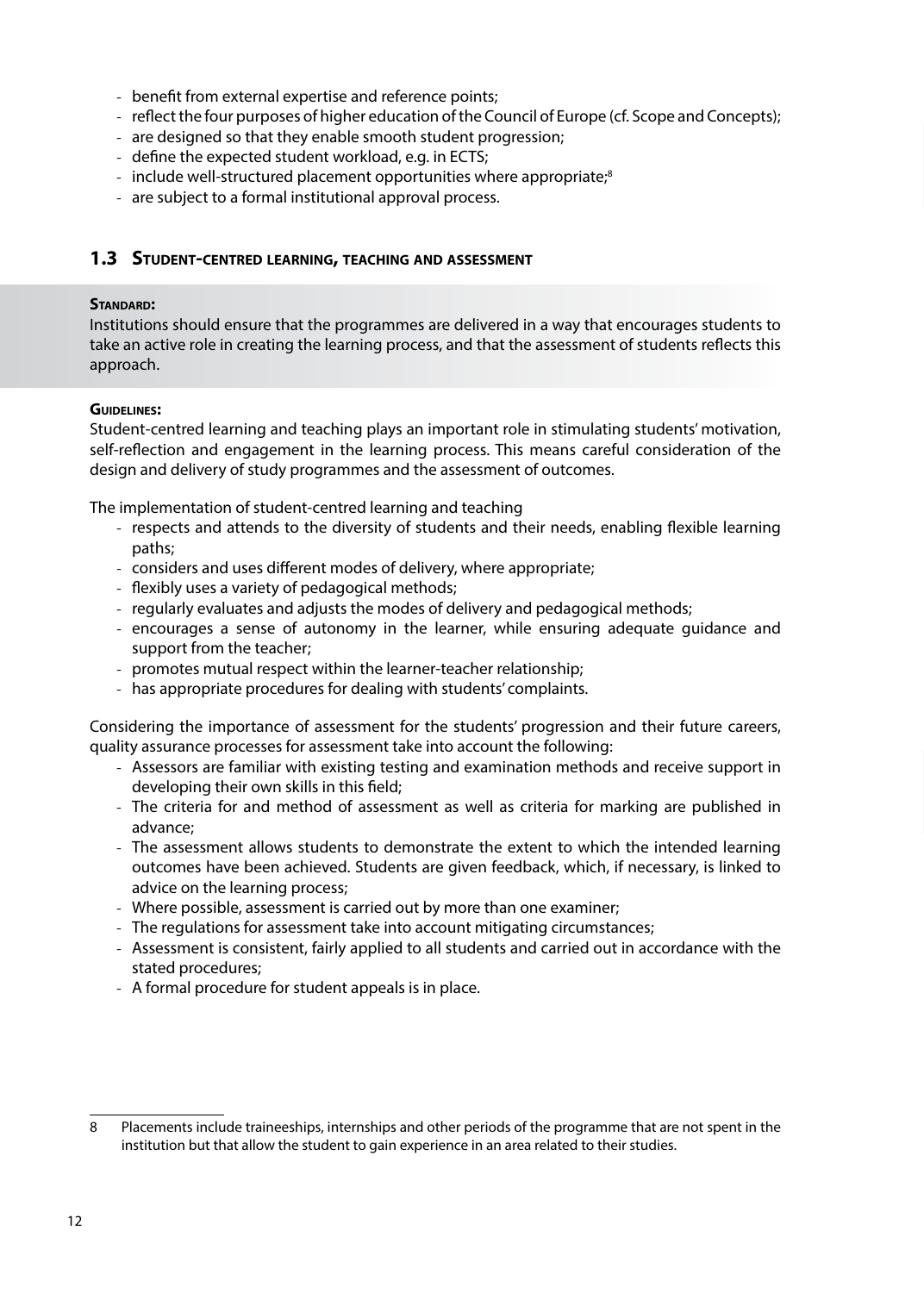#### **1.4 Student admission, progression, recognition and certification**

#### **Standard:**

Institutions should consistently apply pre-defined and published regulations covering all phases of the student "life cycle", e.g. student admission, progression, recognition and certification.

#### **Guidelines:**

Providing conditions and support that are necessary for students to make progress in their academic career is in the best interest of the individual students, programmes, institutions and systems. It is vital to have fit-for-purpose admission, recognition and completion procedures, particularly when students are mobile within and across higher education systems.

It is important that access policies, admission processes and criteria are implemented consistently and in a transparent manner. Induction to the institution and the programme is provided.

Institutions need to put in place both processes and tools to collect, monitor and act on information on student progression.

Fair recognition of higher education qualifications, periods of study and prior learning, including the recognition of non-formal and informal learning, are essential components for ensuring the students' progress in their studies, while promoting mobility. Appropriate recognition procedures rely on

- institutional practice for recognition being in line with the principles of the Lisbon Recognition Convention;
- cooperation with other institutions, quality assurance agencies and the national ENIC/NARIC centre with a view to ensuring coherent recognition across the country.

Graduation represents the culmination of the students' period of study. Students need to receive documentation explaining the qualification gained, including achieved learning outcomes and the context, level, content and status of the studies that were pursued and successfully completed.

# **1.5 Teaching staff**

#### **Standard:**

Institutions should assure themselves of the competence of their teachers. They should apply fair and transparent processes for the recruitment and development of the staff.

#### **Guidelines:**

The teacher's role is essential in creating a high quality student experience and enabling the acquisition of knowledge, competences and skills. The diversifying student population and stronger focus on learning outcomes require student-centred learning and teaching and the role of the teacher is, therefore, also changing (cf. Standard 1.3).

Higher education institutions have primary responsibility for the quality of their staff and for providing them with a supportive environment that allows them to carry out their work effectively. Such an environment

- sets up and follows clear, transparent and fair processes for staff recruitment and conditions of employment that recognise the importance of teaching;
- offers opportunities for and promotes the professional development of teaching staff;
- encourages scholarly activity to strengthen the link between education and research;
- encourages innovation in teaching methods and the use of new technologies.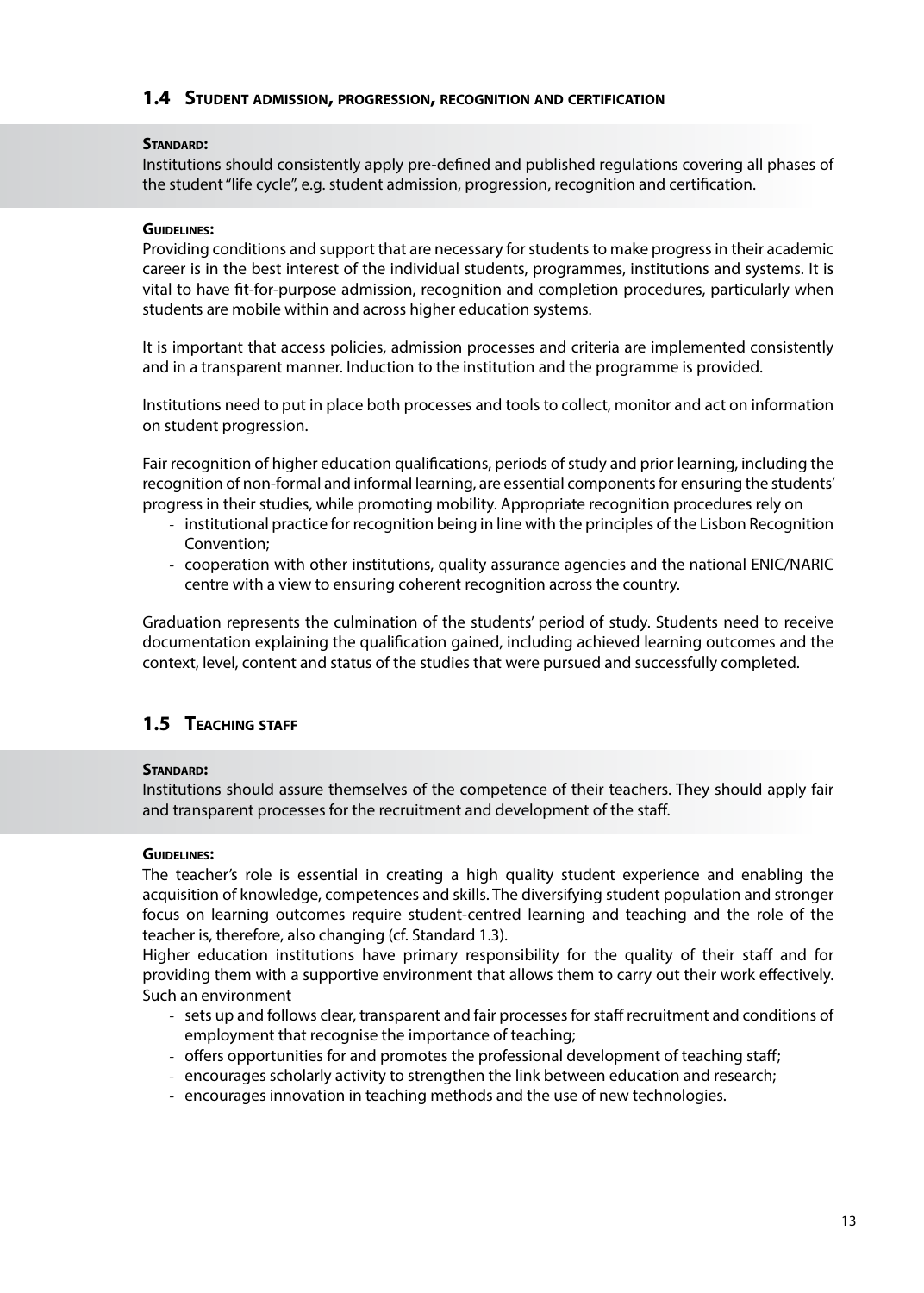#### **1.6 Learning resources and student support**

#### **Standard:**

Institutions should have appropriate funding for learning and teaching activities and ensure that adequate and readily accessible learning resources and student support are provided.

#### **Guidelines:**

For a good higher education experience, institutions provide a range of resources to assist student learning. These vary from physical resources such as libraries, study facilities and IT infrastructure to human support in the form of tutors, counsellors and other advisers. The role of support services is of particular importance in facilitating the mobility of students within and across higher education systems.

The needs of a diverse student population (such as mature, part-time, employed and international students as well as students with disabilities), and the shift towards student-centred learning and flexible modes of learning and teaching, are taken into account when allocating, planning and providing the learning resources and student support.

Support activities and facilities may be organised in a variety of ways depending on the institutional context. However, the internal quality assurance ensures that all resources are fit for purpose, accessible, and that students are informed about the services available to them.

In delivering support services the role of support and administrative staff is crucial and therefore they need to be qualified and have opportunities to develop their competences.

# **1.7 Information management**

#### **Standard:**

Institutions should ensure that they collect, analyse and use relevant information for the effective management of their programmes and other activities.

#### **Guidelines:**

Reliable data is crucial for informed decision-making and for knowing what is working well and what needs attention. Effective processes to collect and analyse information about study programmes and other activities feed into the internal quality assurance system.

The information gathered depends, to some extent, on the type and mission of the institution. The following are of interest:

- Key performance indicators;
- Profile of the student population;
- Student progression, success and drop-out rates;
- Students' satisfaction with their programmes;
- Learning resources and student support available;
- Career paths of graduates.

Various methods of collecting information may be used. It is important that students and staff are involved in providing and analysing information and planning follow-up activities.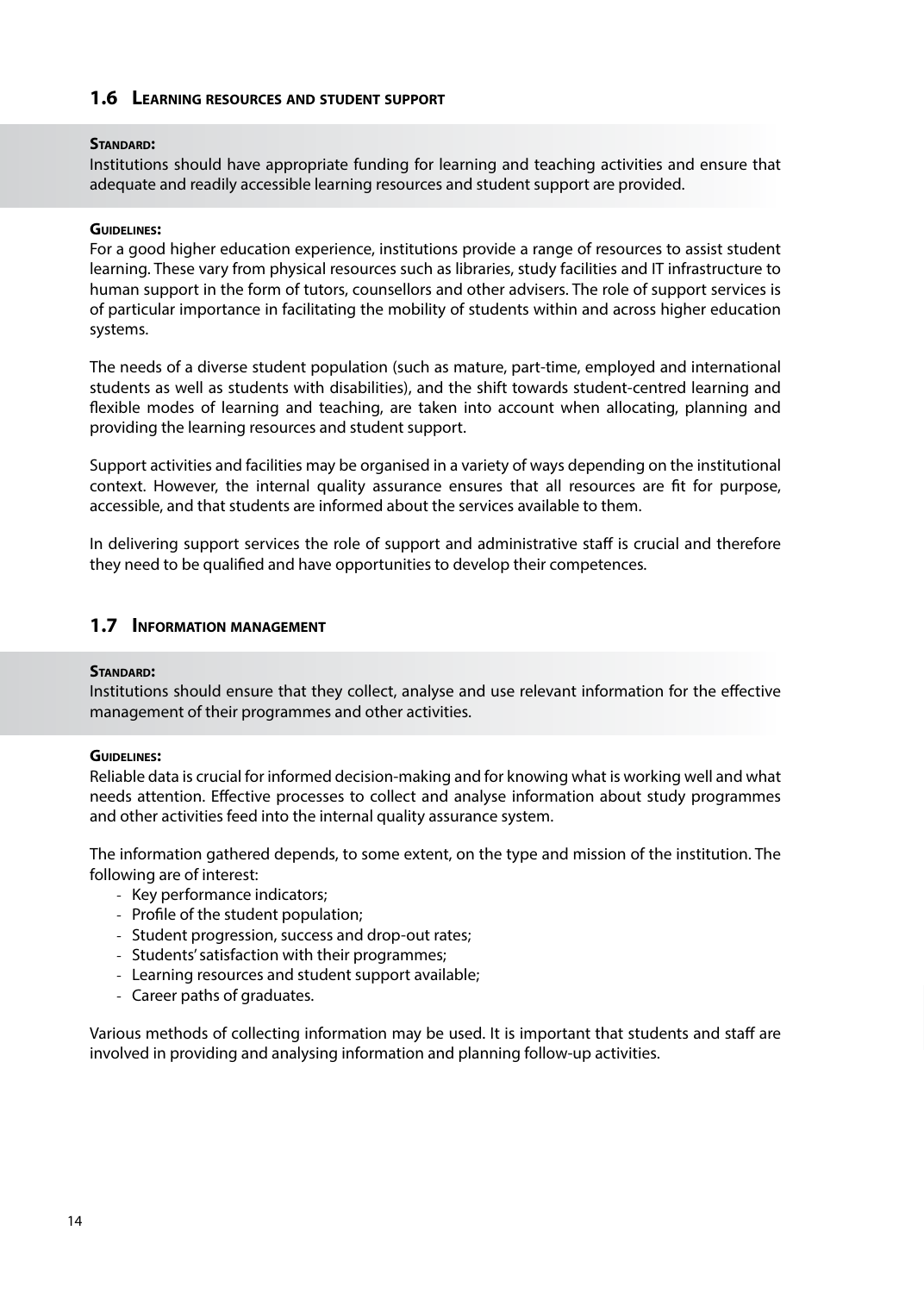# **1.8 Public information**

#### **Standard:**

Institutions should publish information about their activities, including programmes, which is clear, accurate, objective, up-to date and readily accessible.

#### **Guidelines:**

Information on institutions' activities is useful for prospective and current students as well as for graduates, other stakeholders and the public.

Therefore, institutions provide information about their activities, including the programmes they offer and the selection criteria for them, the intended learning outcomes of these programmes, the qualifications they award, the teaching, learning and assessment procedures used, the pass rates and the learning opportunities available to their students as well as graduate employment information.

#### **1.9 On-going monitoring and periodic review of programmes**

#### **Standard:**

Institutions should monitor and periodically review their programmes to ensure that they achieve the objectives set for them and respond to the needs of students and society. These reviews should lead to continuous improvement of the programme. Any action planned or taken as a result should be communicated to all those concerned.

#### **Guidelines:**

Regular monitoring, review and revision of study programmes aim to ensure that the provision remains appropriate and to create a supportive and effective learning environment for students.

They include the evaluation of:

- The content of the programme in the light of the latest research in the given discipline thus ensuring that the programme is up to date;
- The changing needs of society;
- The students' workload, progression and completion;
- The effectiveness of procedures for assessment of students;
- The student expectations, needs and satisfaction in relation to the programme;
- The learning environment and support services and their fitness for purpose for the programme.

Programmes are reviewed and revised regularly involving students and other stakeholders. The information collected is analysed and the programme is adapted to ensure that it is up-to-date. Revised programme specifications are published.

#### **1.10Cyclical external quality assurance**

#### **Standard:**

Institutions should undergo external quality assurance in line with the ESG on a cyclical basis.

#### **Guidelines:**

External quality assurance in its various forms can verify the effectiveness of institutions' internal quality assurance, act as a catalyst for improvement and offer the institution new perspectives. It will also provide information to assure the institution and the public of the quality of the institution's activities.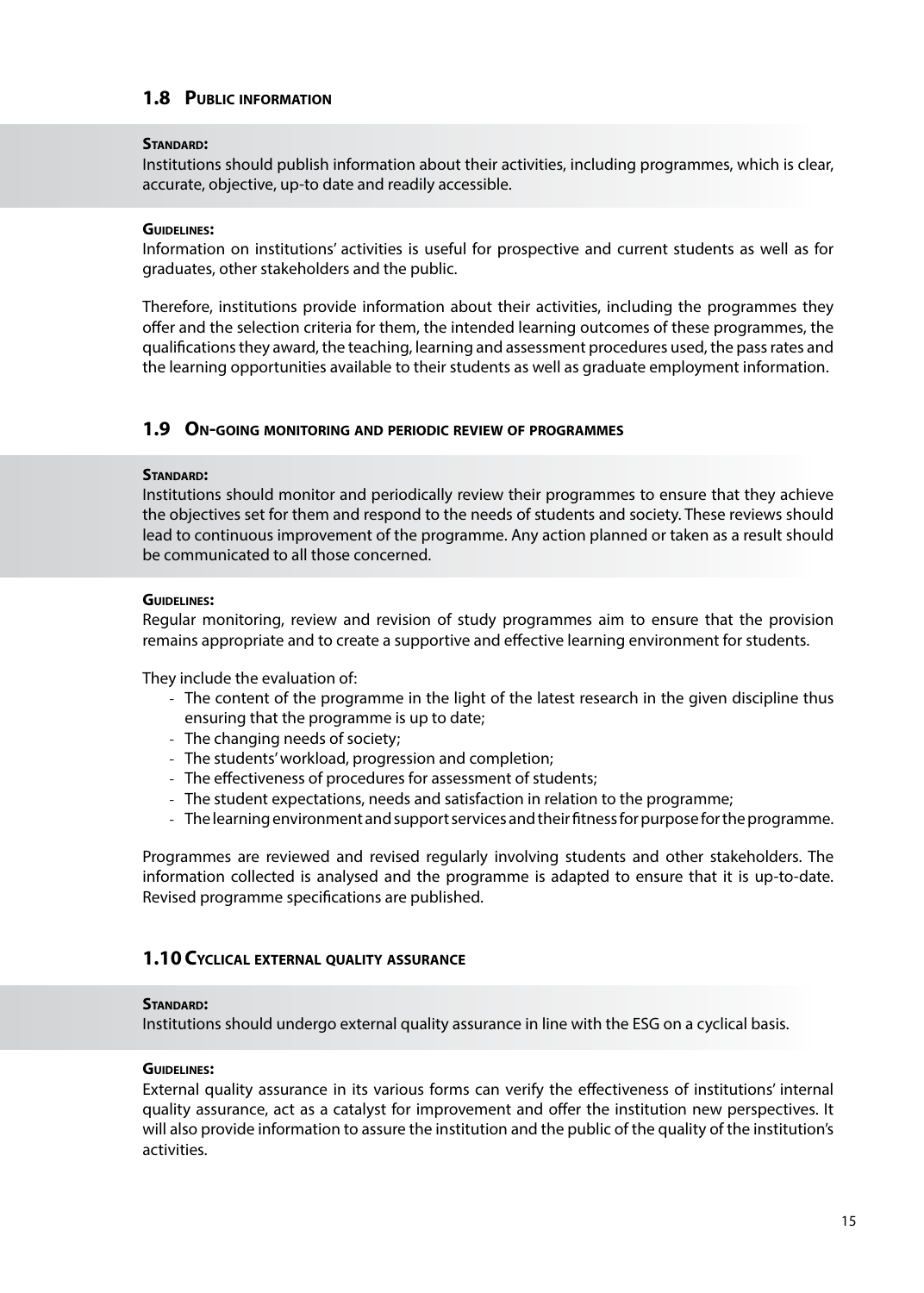Institutions participate in cyclical external quality assurance that takes account, where relevant, of the requirements of the legislative framework in which they operate. Therefore, depending on the framework, this external quality assurance may take different forms and focus at different organisational levels (such as programme, faculty or institution).

Quality assurance is a continuous process that does not end with the external feedback or report or its follow-up process within the institution. Therefore, institutions ensure that the progress made since the last external quality assurance activity is taken into consideration when preparing for the next one.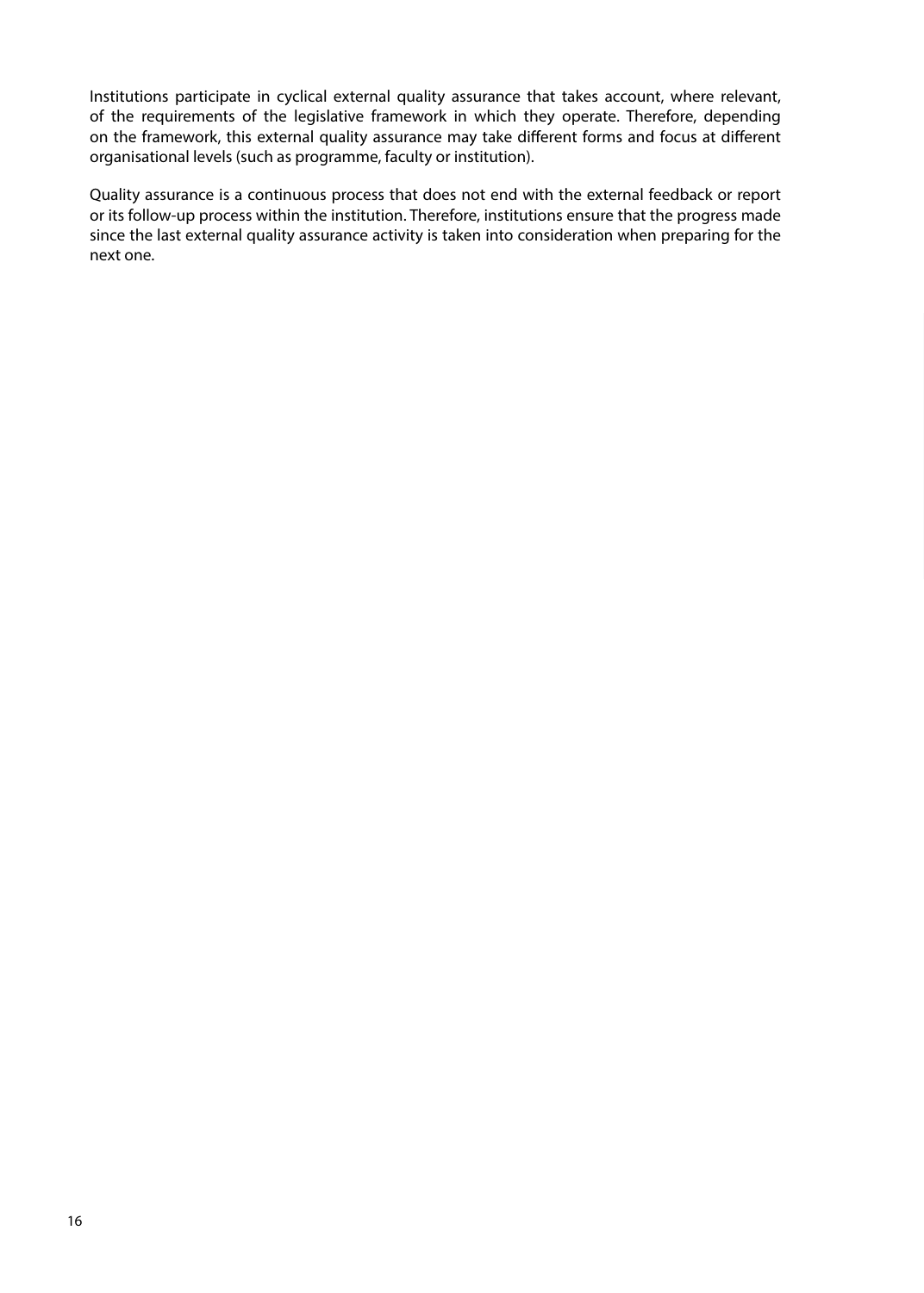# <span id="page-18-0"></span>Part 2: Standards and guidelines for external quality assurance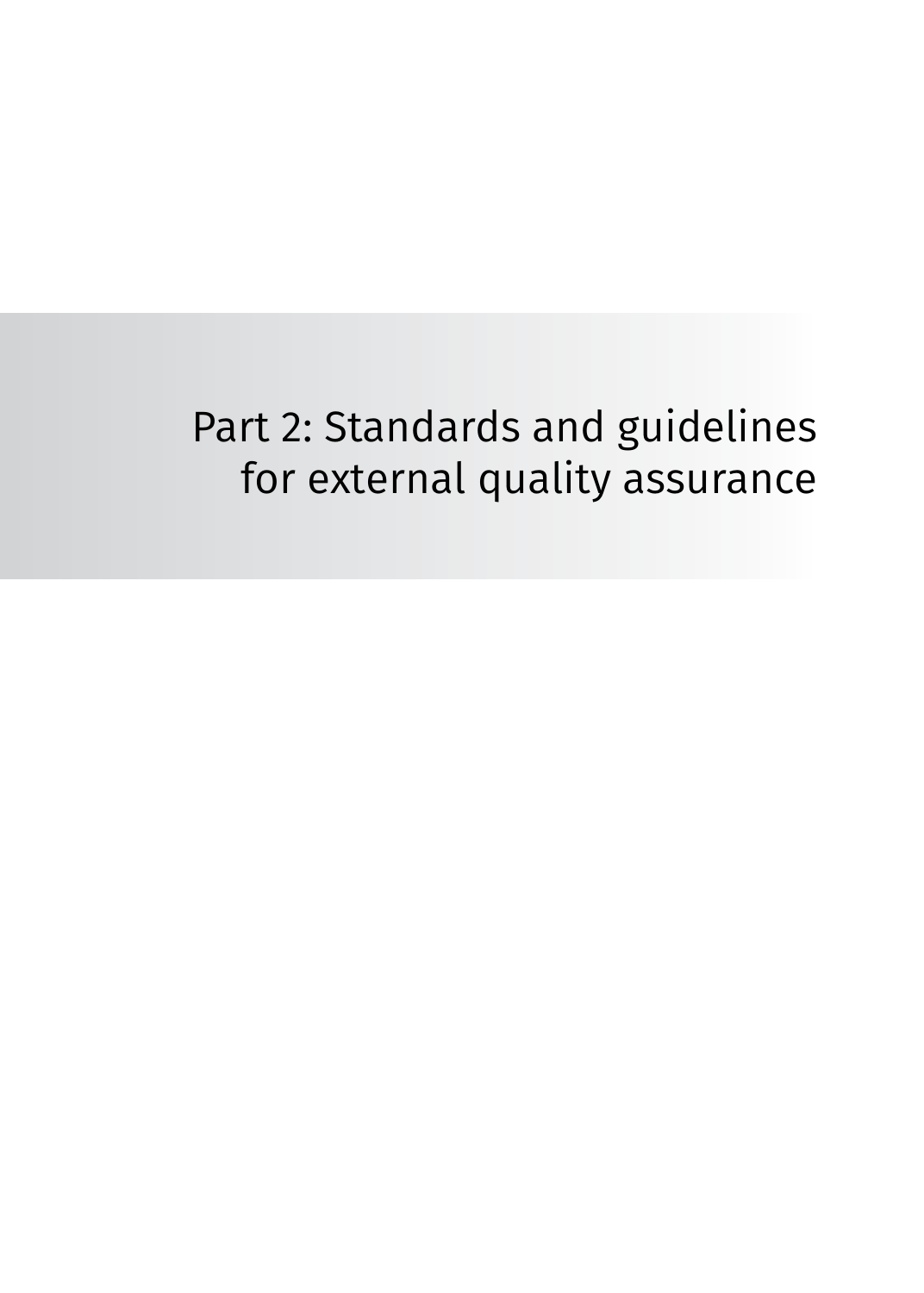#### **2.1 Consideration of internal quality assurance**

#### **Standard:**

External quality assurance should address the effectiveness of the internal quality assurance processes described in Part 1 of the ESG.

#### **Guidelines:**

Quality assurance in higher education is based on the institutions' responsibility for the quality of their programmes and other provision; therefore it is important that external quality assurance recognises and supports institutional responsibility for quality assurance. To ensure the link between internal and external quality assurance, external quality assurance includes consideration of the standards of Part 1. These may be addressed differently, depending on the type of external quality assurance.

#### **2.2 Designing methodologies fit for purpose**

#### **Standard:**

External quality assurance should be defined and designed specifically to ensure its fitness to achieve the aims and objectives set for it, while taking into account relevant regulations. Stakeholders should be involved in its design and continuous improvement.

#### **Guidelines:**

In order to ensure effectiveness and objectivity it is vital for external quality assurance to have clear aims agreed by stakeholders.

The aims, objectives and implementation of the processes will

- bear in mind the level of workload and cost that they will place on institutions;
- take into account the need to support institutions to improve quality;
- allow institutions to demonstrate this improvement;
- result in clear information on the outcomes and the follow-up.

The system for external quality assurance might operate in a more flexible way if institutions are able to demonstrate the effectiveness of their own internal quality assurance.

#### **2.3 Implementing processes**

#### **Standard:**

External quality assurance processes should be reliable, useful, pre-defined, implemented consistently and published. They include

- a self-assessment or equivalent;
- an external assessment normally including a site visit;
- a report resulting from the external assessment;
- a consistent follow-up.

#### **Guidelines:**

External quality assurance carried out professionally, consistently and transparently ensures its acceptance and impact.

Depending on the design of the external quality assurance system, the institution provides the basis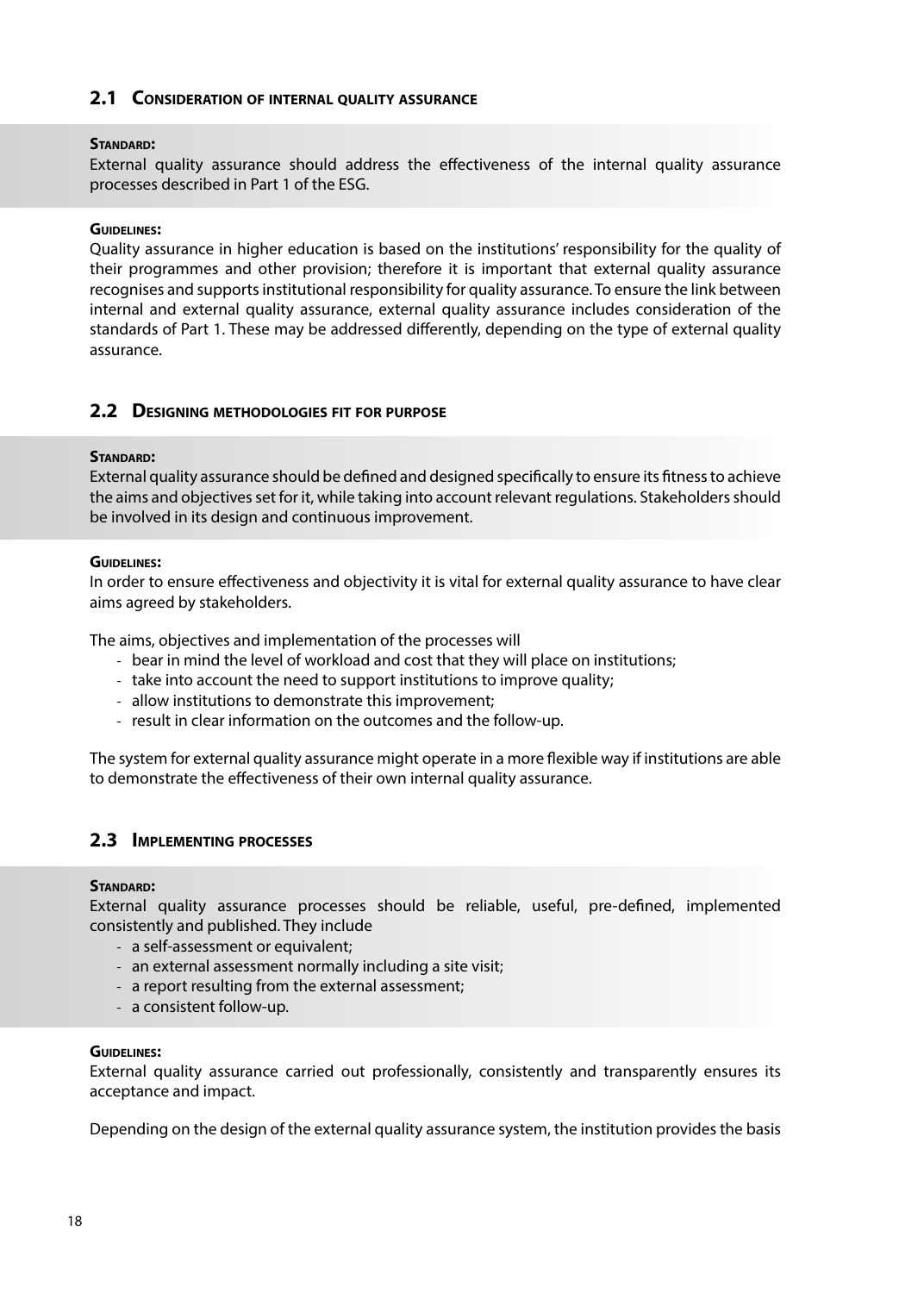for the external quality assurance through a self-assessment or by collecting other material including supporting evidence. The written documentation is normally complemented by interviews with stakeholders during a site visit. The findings of the assessment are summarised in a report (cf. Standard 2.5) written by a group of external experts (cf. Standard 2.4).

External quality assurance does not end with the report by the experts. The report provides clear guidance for institutional action. Agencies have a consistent follow-up process for considering the action taken by the institution. The nature of the follow-up will depend on the design of the external quality assurance.

# **2.4 Peer-review experts**

#### **Standard:**

External quality assurance should be carried out by groups of external experts that include (a) student member(s).

#### **Guidelines:**

At the core of external quality assurance is the wide range of expertise provided by peer experts, who contribute to the work of the agency through input from various perspectives, including those of institutions, academics, students and employers/professional practitioners.

In order to ensure the value and consistency of the work of the experts, they

- are carefully selected;
- have appropriate skills and are competent to perform their task;
- are supported by appropriate training and/or briefing.

The agency ensures the independence of the experts by implementing a mechanism of no-conflictof-interest.

The involvement of international experts in external quality assurance, for example as members of peer panels, is desirable as it adds a further dimension to the development and implementation of processes.

# **2.5 Criteria for outcomes**

#### **Standard:**

Any outcomes or judgements made as the result of external quality assurance should be based on explicit and published criteria that are applied consistently, irrespective of whether the process leads to a formal decision.

#### **Guidelines:**

External quality assurance and in particular its outcomes have a significant impact on institutions and programmes that are evaluated and judged.

In the interests of equity and reliability, outcomes of external quality assurance are based on pre-defined and published criteria, which are interpreted consistently and are evidence-based. Depending on the external quality assurance system, outcomes may take different forms, for example, recommendations, judgements or formal decisions.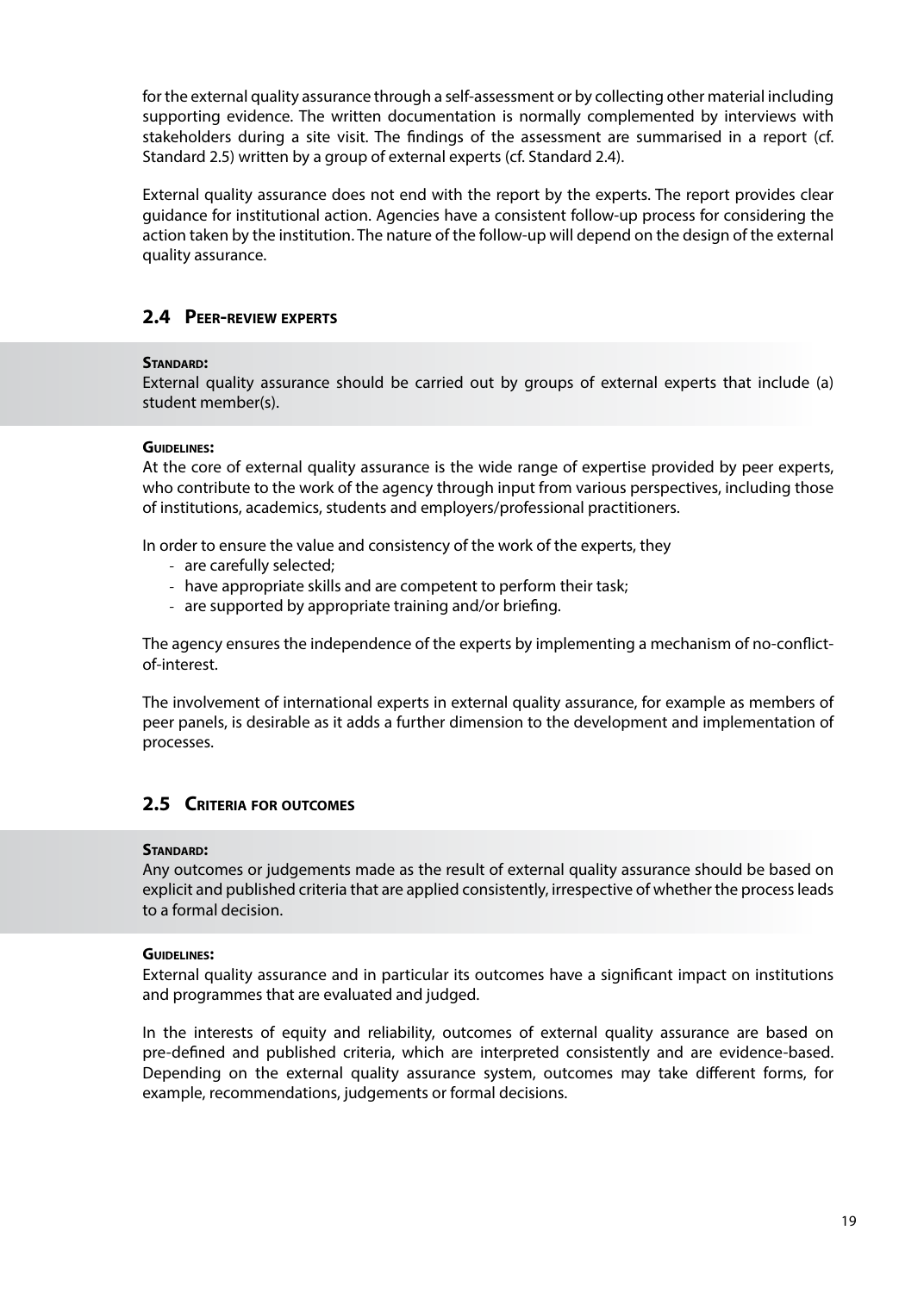# **2.6 Reporting**

#### **Standard:**

Full reports by the experts should be published, clear and accessible to the academic community, external partners and other interested individuals. If the agency takes any formal decision based on the reports, the decision should be published together with the report.

#### **Guidelines:**

The report by the experts is the basis for the institution's follow-up action of the external evaluation and it provides information to society regarding the activities of an institution. In order for the report to be used as the basis for action to be taken, it needs to be clear and concise in its structure and language and to cover

- context description (to help locate the higher education institution in its specific context);
- description of the individual procedure, including experts involved;
- evidence, analysis and findings;
- conclusions;
- features of good practice, demonstrated by the institution;
- recommendations for follow-up action.

The preparation of a summary report may be useful.

The factual accuracy of a report is improved if the institution is given the opportunity to point out errors of fact before the report is finalised.

# **2.7 Complaints and appeals**

#### **Standard:**

Complaints and appeals processes should be clearly defined as part of the design of external quality assurance processes and communicated to the institutions.

#### **Guidelines:**

In order to safeguard the rights of the institutions and ensure fair decision-making, external quality assurance is operated in an open and accountable way. Nevertheless, there may be misapprehensions or instances of dissatisfaction about the process or formal outcomes.

Institutions need to have access to processes that allow them to raise issues of concern with the agency; the agencies, need to handle such issues in a professional way by means of a clearly defined process that is consistently applied.

A complaints procedure allows an institution to state its dissatisfaction about the conduct of the process or those carrying it out.

In an appeals procedure, the institution questions the formal outcomes of the process, where it can demonstrate that the outcome is not based on sound evidence, that criteria have not been correctly applied or that the processes have not been consistently implemented.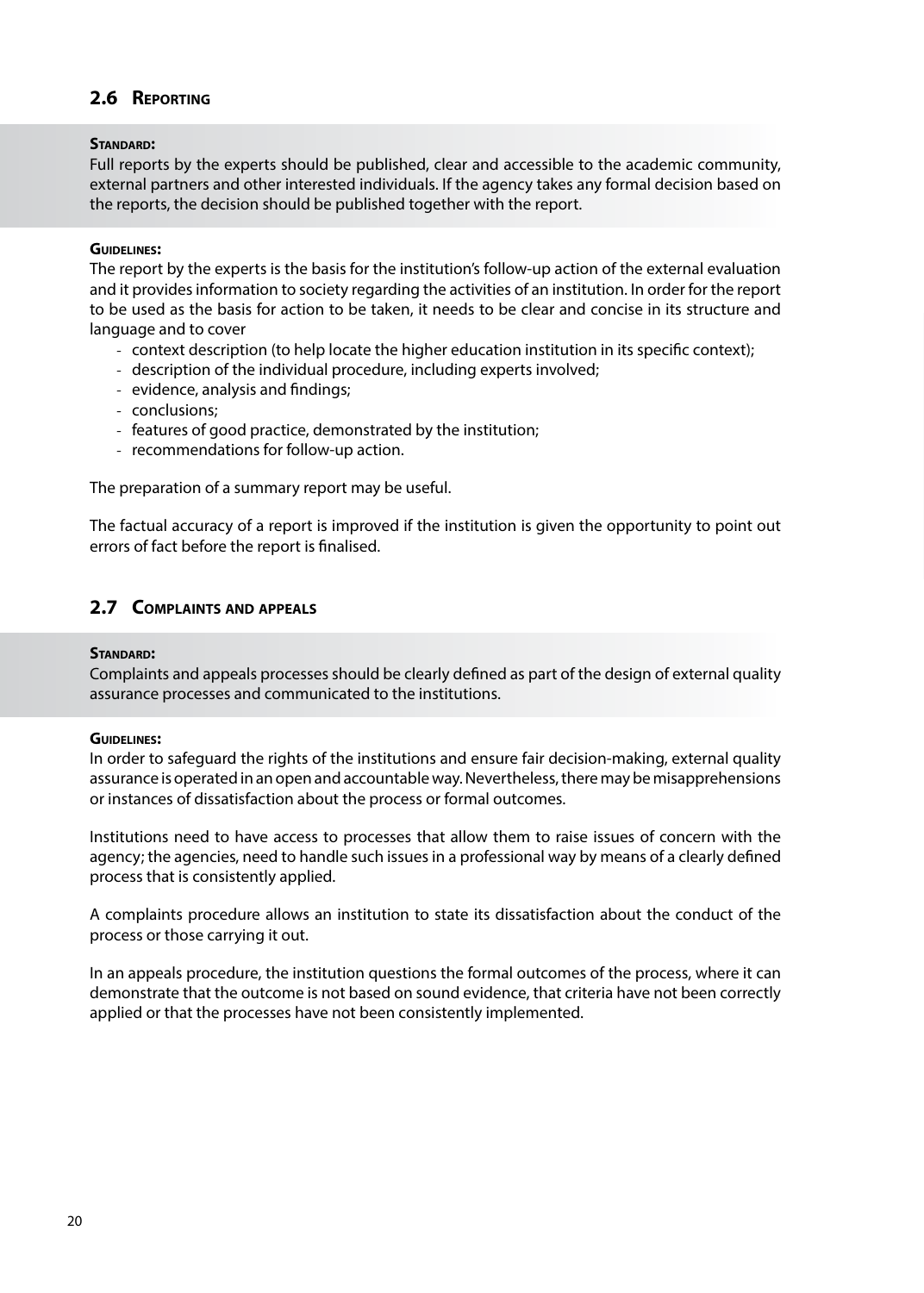# <span id="page-22-0"></span>Part 3: Standards and guidelines for quality assurance agencies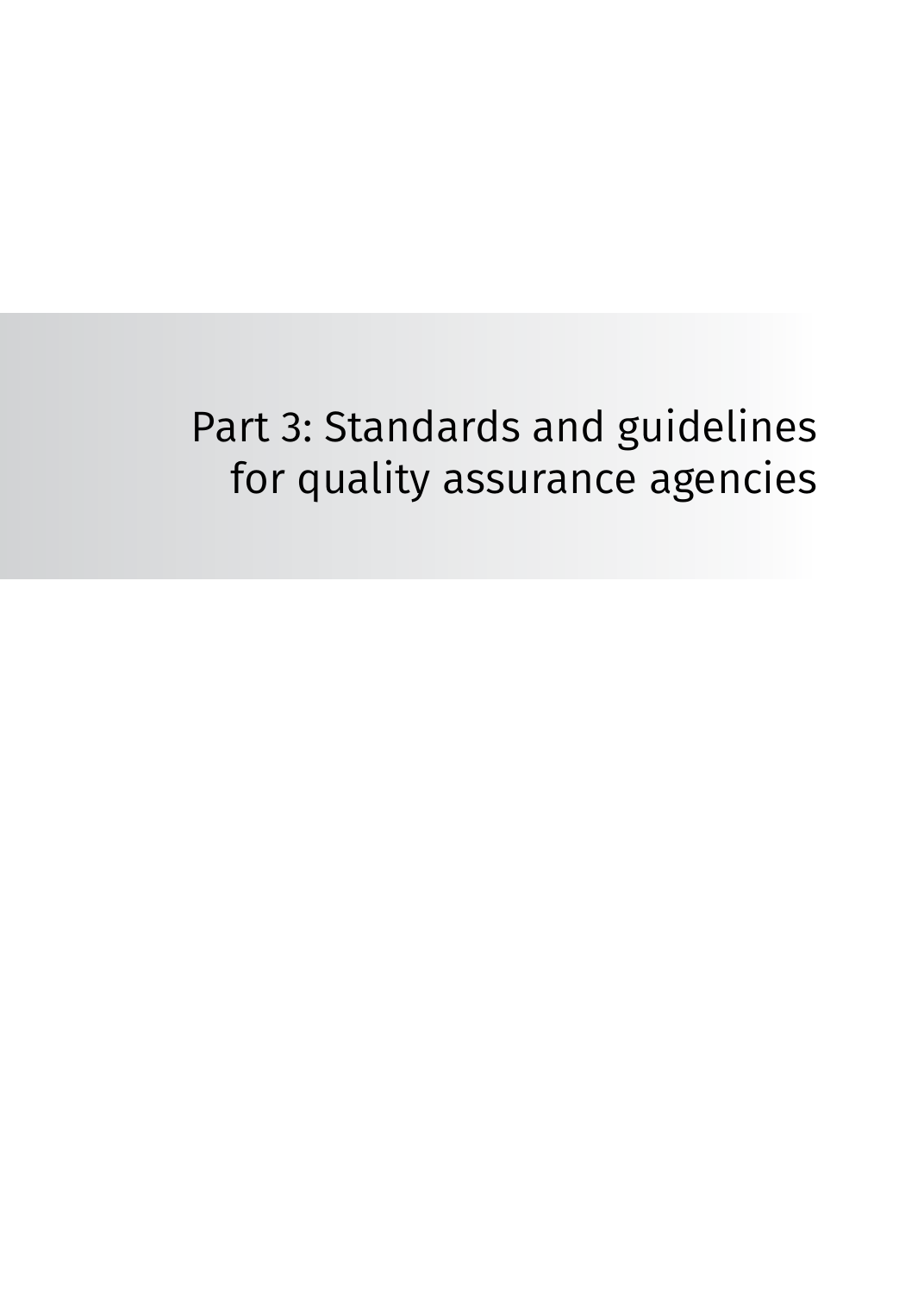#### **3.1 Activities, policy and processes for quality assurance**

#### **Standard:**

Agencies should undertake external quality assurance activities as defined in Part 2 of the ESG on a regular basis. They should have clear and explicit goals and objectives that are part of their publicly available mission statement. These should translate into the daily work of the agency. Agencies should ensure the involvement of stakeholders in their governance and work.

#### **Guidelines:**

To ensure the meaningfulness of external quality assurance, it is important that institutions and the public trust agencies.

Therefore, the goals and objectives of the quality assurance activities are described and published along with the nature of interaction between the agencies and relevant stakeholders in higher education, especially the higher education institutions, and the scope of the agencies' work. The expertise in the agency may be increased by including international members in agency committees.

A variety of external quality assurance activities are carried out by agencies to achieve different objectives. Among them are evaluation, review, audit, assessment, accreditation or other similar activities at programme or institutional level that may be carried out differently. When the agencies also carry out other activities, a clear distinction between external quality assurance and their other fields of work is needed.

#### **3.2 Official status**

#### **Standard:**

Agencies should have an established legal basis and should be formally recognised as quality assurance agencies by competent public authorities.

#### **Guidelines:**

In particular when external quality assurance is carried out for regulatory purposes, institutions need to have the security that the outcomes of this process are accepted within their higher education system, by the state, the stakeholders and the public.

# **3.3 Independence**

#### **Standard:**

Agencies should be independent and act autonomously. They should have full responsibility for their operations and the outcomes of those operations without third party influence.

#### **Guidelines:**

Autonomous institutions need independent agencies as counterparts.

In considering the independence of an agency the following are important:

- Organisational independence, demonstrated by official documentation (e.g. instruments of government, legislative acts or statutes of the organisation) that stipulates the independence of the agency's work from third parties, such as higher education institutions, governments and other stakeholder organisations;
- Operational independence: the definition and operation of the agency's procedures and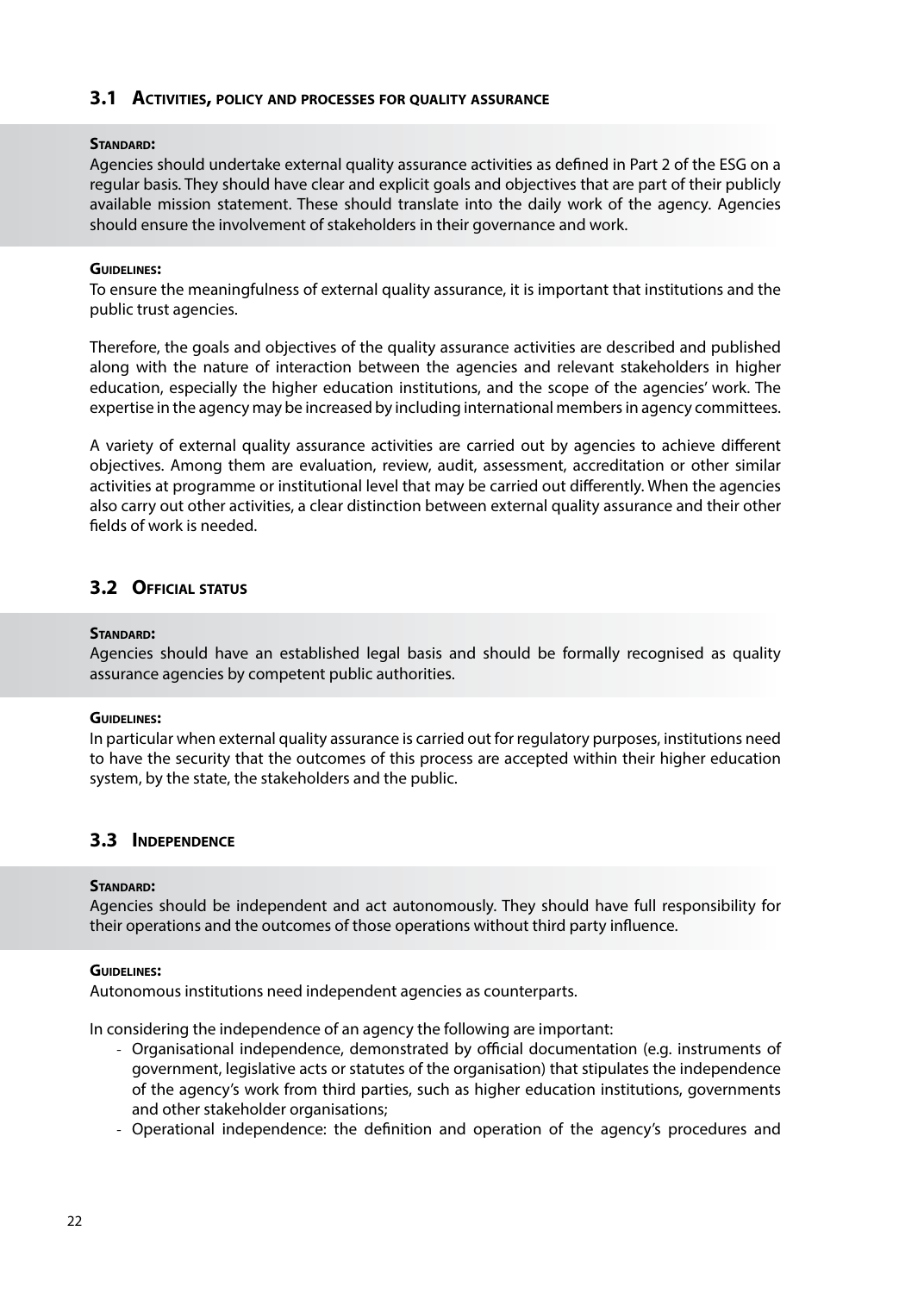methods as well as the nomination and appointment of external experts are undertaken independently from third parties such as higher education institutions, governments and other stakeholders;

- Independence of formal outcomes: while experts from relevant stakeholder backgrounds, particularly students, take part in quality assurance processes, the final outcomes of the quality assurance processes remain the responsibility of the agency.

Anyone contributing to external quality assurance activities of an agency (e.g. as expert) is informed that while they may be nominated by a third party, they are acting in a personal capacity and not representing their constituent organisations when working for the agency. Independence is important to ensure that any procedures and decisions are solely based on expertise.

# **3.4 Thematic analysis**

#### **Standard:**

Agencies should regularly publish reports that describe and analyse the general findings of their external quality assurance activities.

#### **Guidelines:**

In the course of their work, agencies gain information on programmes and institutions that can be useful beyond the scope of a single process, providing material for structured analyses across the higher education system. These findings can contribute to the reflection on and the improvement of quality assurance policies and processes in institutional, national and international contexts.

A thorough and careful analysis of this information will show developments, trends and areas of good practice or persistent difficulty.

#### **3.5 Resources**

#### **Standard:**

Agencies should have adequate and appropriate resources, both human and financial, to carry out their work.

#### **Guidelines:**

It is in the public interest that agencies are adequately and appropriately funded, given higher education's important impact on the development of societies and individuals. The resources of the agencies enable them to organise and run their external quality assurance activities in an effective and efficient manner. Furthermore, the resources enable the agencies to improve, to reflect on their practice and to inform the public about their activities.

#### **3.6 Internal quality assurance and professional conduct**

#### **Standard:**

Agencies should have in place processes for internal quality assurance related to defining, assuring and enhancing the quality and integrity of their activities.

#### **Guidelines:**

Agencies need to be accountable to their stakeholders. Therefore, high professional standards and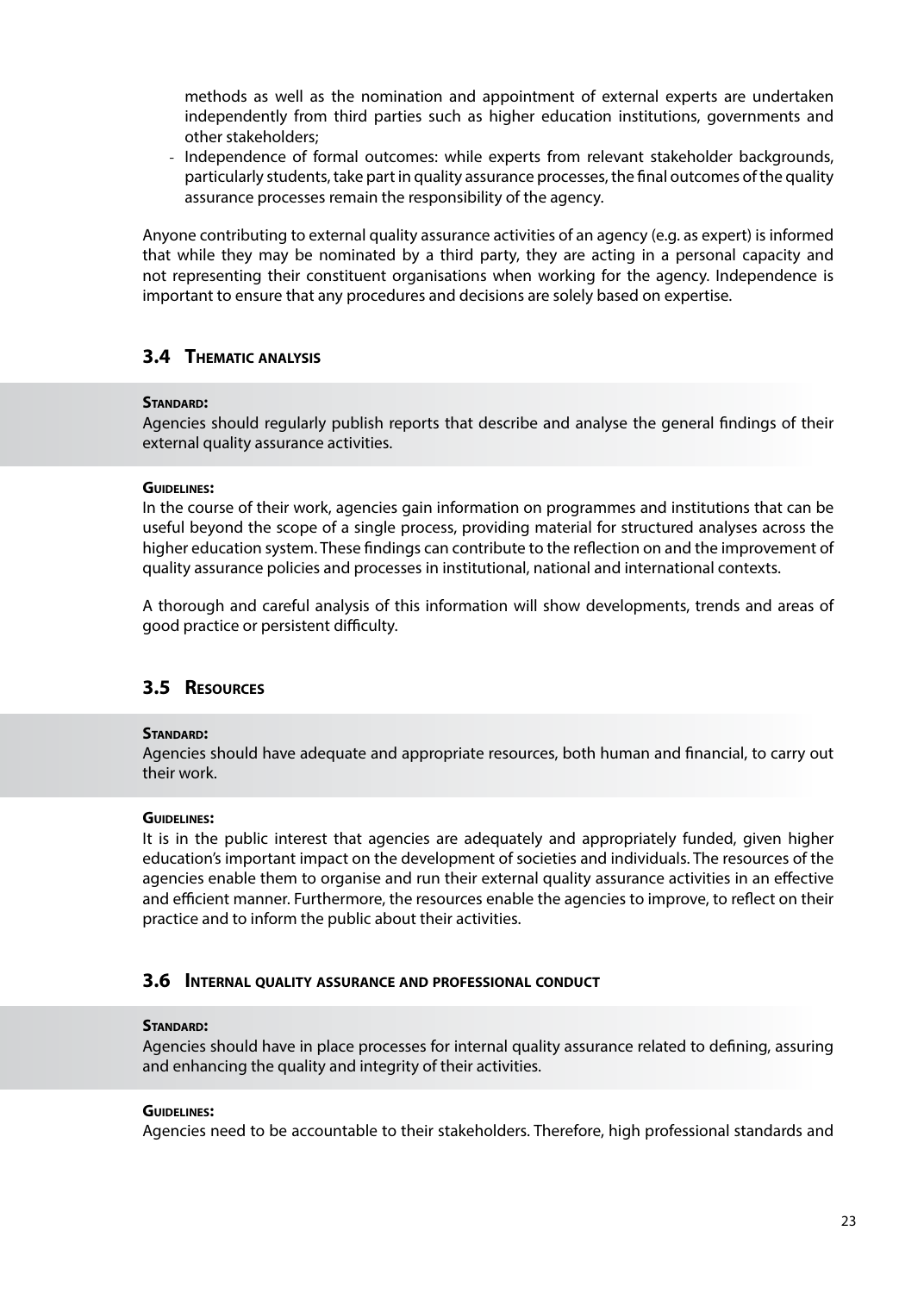integrity in the agency's work are indispensable. The review and improvement of their activities are on-going so as to ensure that their services to institutions and society are optimal.

Agencies apply an internal quality assurance policy which is available on its website. This policy

- ensures that all persons involved in its activities are competent and act professionally and ethically;
- includes internal and external feedback mechanisms that lead to a continuous improvement within the agency;
- guards against intolerance of any kind or discrimination;
- outlines the appropriate communication with the relevant authorities of those jurisdictions where they operate;
- ensures that any activities carried out and material produced by subcontractors are in line with the ESG, if some or all of the elements in its quality assurance activities are subcontracted to other parties;
- allows the agency to establish the status and recognition of the institutions with which it conducts external quality assurance.

## **3.7 Cyclical external review of agencies**

#### **Standard:**

Agencies should undergo an external review at least once every five years in order to demonstrate their compliance with the ESG.

#### **Guidelines:**

A periodic external review will help the agency to reflect on its policies and activities. It provides a means for assuring the agency and its stakeholders that it continues to adhere to the principles enshrined in the ESG.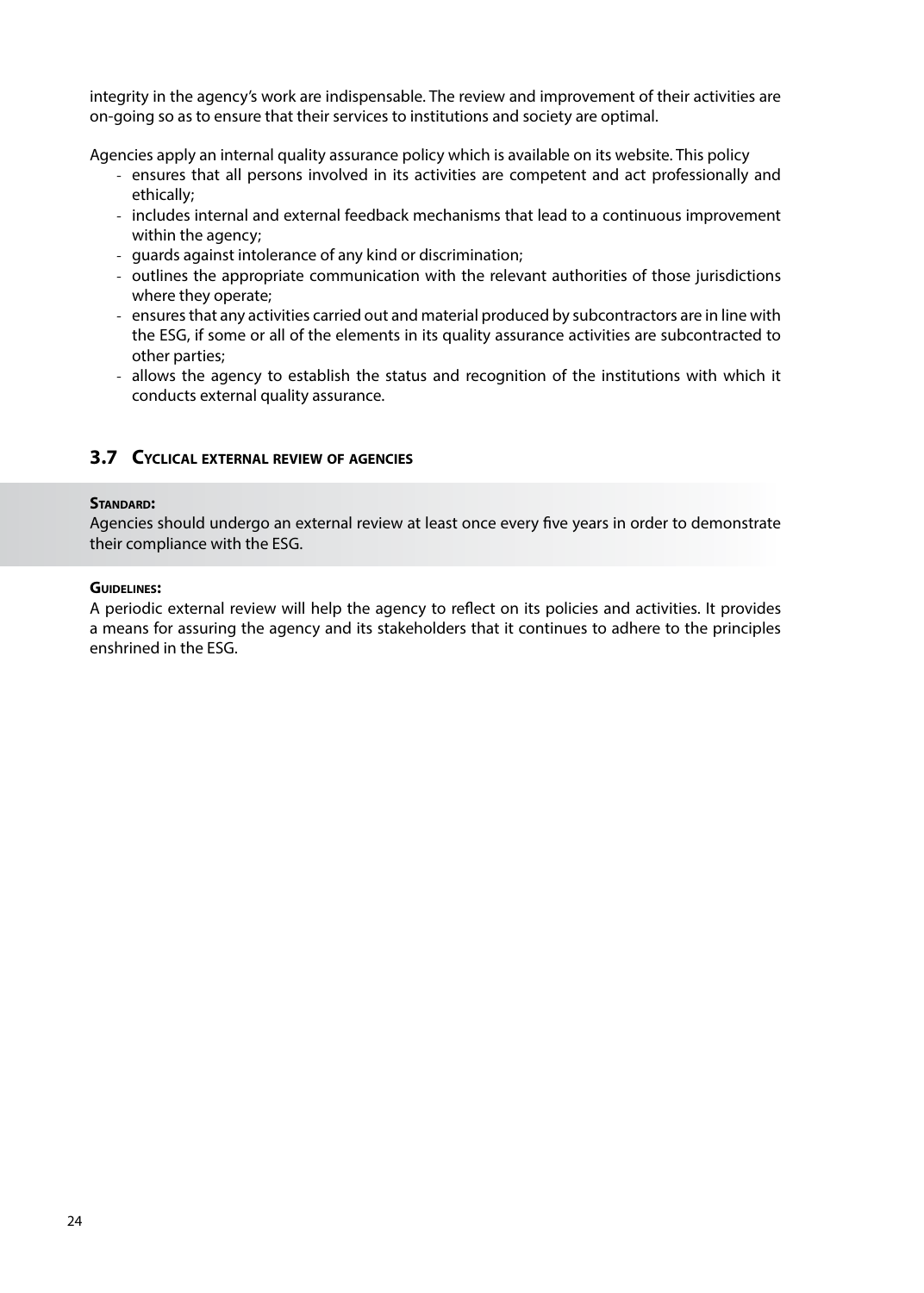# <span id="page-26-0"></span>**III. Annex: Summary list of standards**

### **Part 1: Standards for internal quality assurance**

#### **1.1 Policy for quality assurance**

Institutions should have a policy for quality assurance that is made public and forms part of their strategic management. Internal stakeholders should develop and implement this policy through appropriate structures and processes, while involving external stakeholders.

# **1.2 Design and approval of programmes**

Institutions should have processes for the design and approval of their programmes. The programmes should be designed so that they meet the objectives set for them, including the intended learning outcomes. The qualification resulting from a programme should be clearly specified and communicated, and refer to the correct level of the national qualifications framework for higher education and, consequently, to the Framework for Qualifications of the European Higher Education Area.

#### **1.3 Student-centred learning, teaching and assessment**

Institutions should ensure that the programmes are delivered in a way that encourages students to take an active role in creating the learning process, and that the assessment of students reflects this approach.

#### **1.4 Student admission, progression, recognition and certification**

Institutions should consistently apply pre-defined and published regulations covering all phases of the student "life cycle", e.g. student admission, progression, recognition and certification.

#### **1.5 Teaching staff**

Institutions should assure themselves of the competence of their teachers. They should apply fair and transparent processes for the recruitment and development of the staff.

#### **1.6 Learning resources and student support**

Institutions should have appropriate funding for learning and teaching activities and ensure that adequate and readily accessible learning resources and student support are provided.

#### **1.7 Information management**

Institutions should ensure that they collect, analyse and use relevant information for the effective management of their programmes and other activities.

#### **1.8 Public information**

Institutions should publish information about their activities, including programmes, which is clear, accurate, objective, up-to date and readily accessible.

#### **1.9 On-going monitoring and periodic review of programmes**

Institutions should monitor and periodically review their programmes to ensure that they achieve the objectives set for them and respond to the needs of students and society. These reviews should lead to continuous improvement of the programme. Any action planned or taken as a result should be communicated to all those concerned.

#### **1.10 Cyclical external quality assurance**

Institutions should undergo external quality assurance in line with the ESG on a cyclical basis.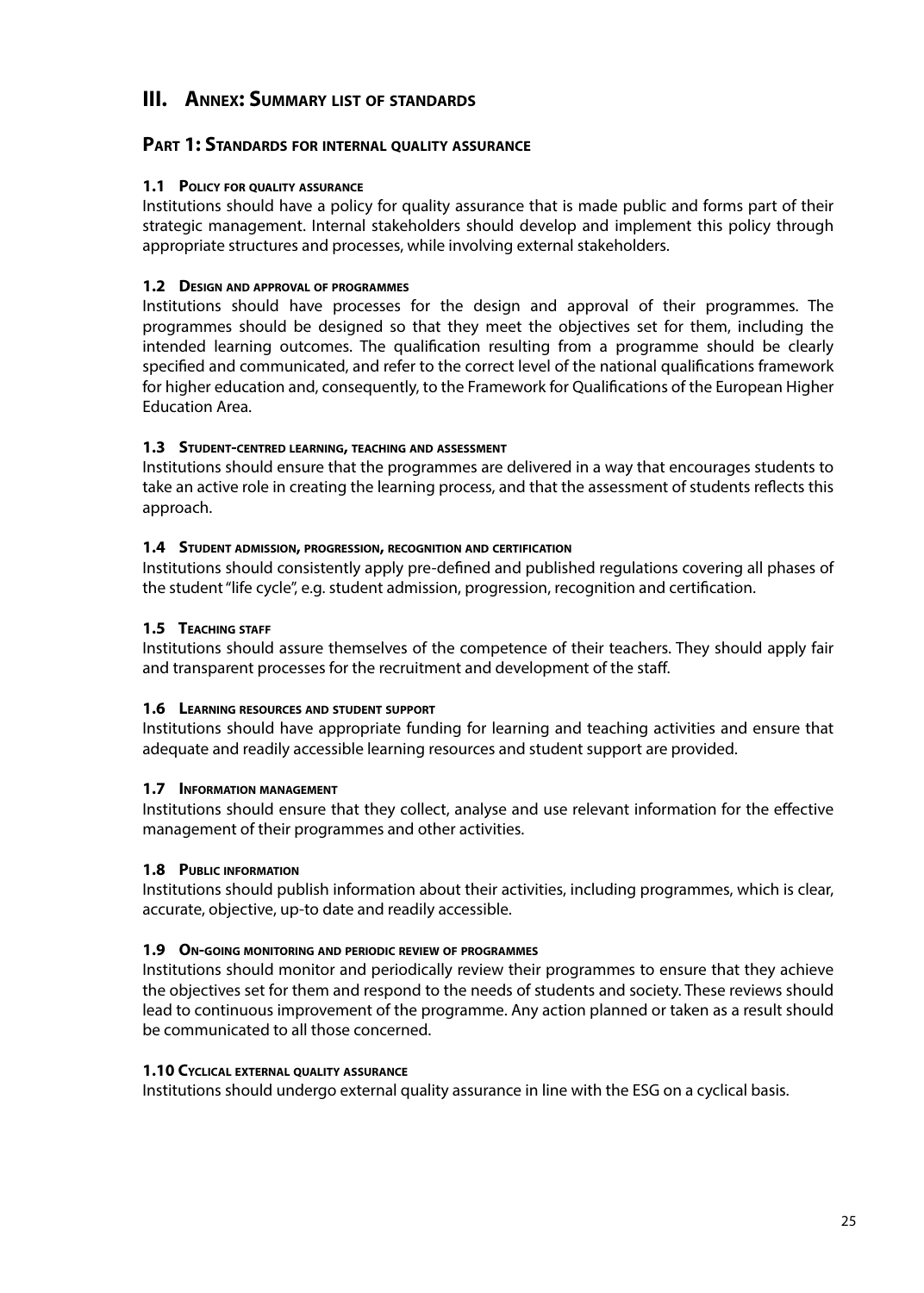# **Part 2: Standards for external quality assurance**

#### **2.1 Consideration of internal quality assurance**

External quality assurance should address the effectiveness of the internal quality assurance described in Part 1 of the ESG.

#### **2.2 Designing methodologies fit for purpose**

External quality assurance should be defined and designed specifically to ensure its fitness to achieve the aims and objectives set for it, while taking into account relevant regulations. Stakeholders should be involved in its design and continuous improvement.

#### **2.3 Implementing processes**

External quality assurance processes should be reliable, useful, pre-defined, implemented consistently and published. They include

- a self-assessment or equivalent;
- an external assessment normally including a site visit;
- a report resulting from the external assessment;
- a consistent follow-up.

#### **2.4 Peer-review experts**

External quality assurance should be carried out by groups of external experts that include (a) student member(s).

#### **2.5 Criteria for outcomes**

Any outcomes or judgements made as the result of external quality assurance should be based on explicit and published criteria that are applied consistently, irrespective of whether the process leads to a formal decision.

#### **2.6 Reporting**

Full reports by the experts should be published, clear and accessible to the academic community, external partners and other interested individuals. If the agency takes any formal decision based on the reports, the decision should be published together with the report.

#### **2.7 Complaints and appeals**

Complaints and appeals processes should be clearly defined as part of the design of external quality assurance processes and communicated to the institutions.

#### **Part 3: Standards for quality assurance agencies**

#### **3.1 Activities, policy and processes for quality assurance**

Agencies should undertake external quality assurance activities as defined in Part 2 of the ESG on a regular basis. They should have clear and explicit goals and objectives that are part of their publicly available mission statement. These should translate into the daily work of the agency. Agencies should ensure the involvement of stakeholders in their governance and work.

#### **3.2 Official status**

Agencies should have an established legal basis and should be formally recognised as quality assurance agencies by competent public authorities.

#### **3.3 Independence**

Agencies should be independent and act autonomously. They should have full responsibility for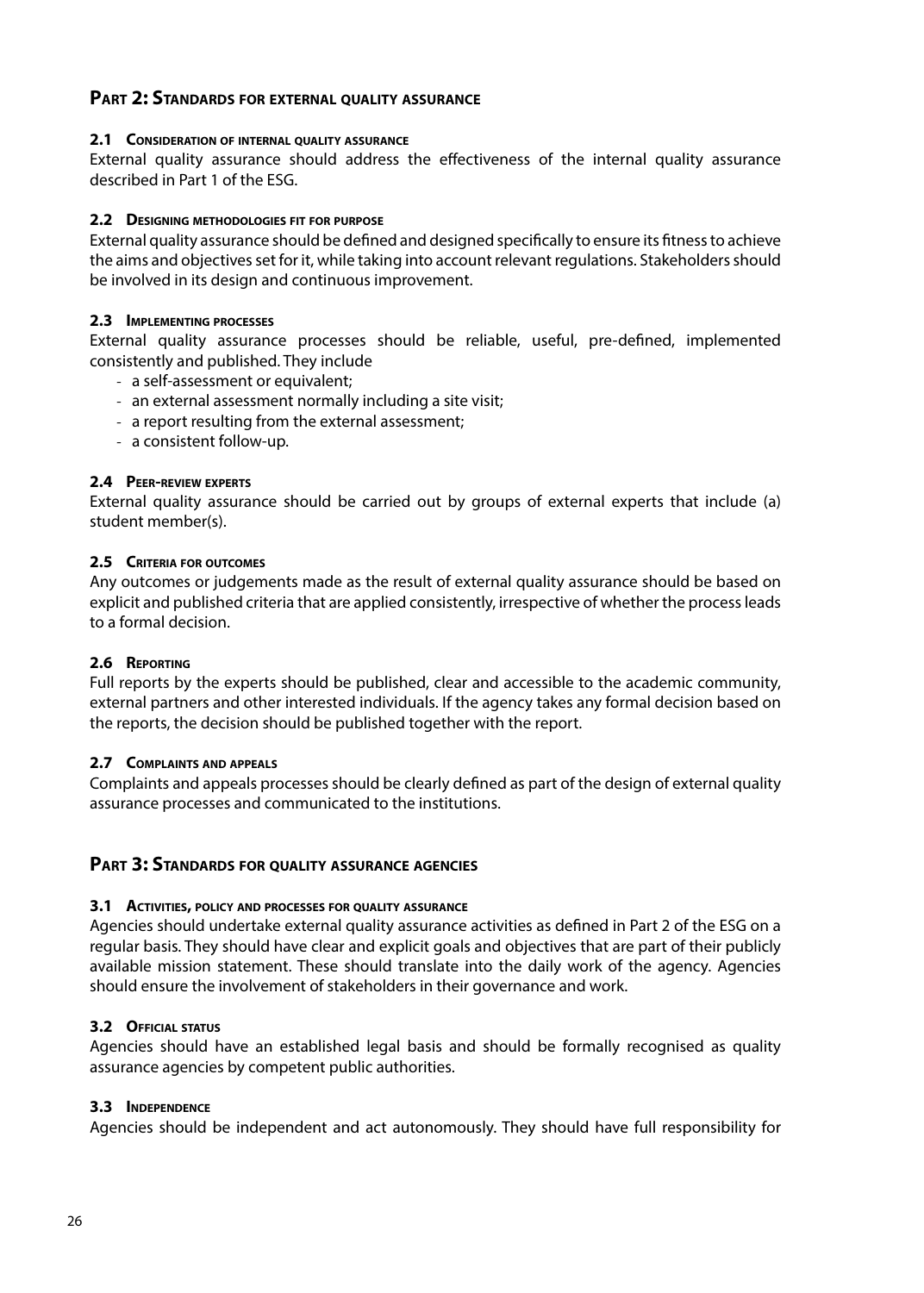their operations and the outcomes of those operations without third party influence.

#### **3.4 Thematic analysis**

Agencies should regularly publish reports that describe and analyse the general findings of their external quality assurance activities.

#### **3.5 Resources**

Agencies should have adequate and appropriate resources, both human and financial, to carry out their work.

#### **3.6 Internal quality assurance and professional conduct**

Agencies should have in place processes for internal quality assurance related to defining, assuring and enhancing the quality and integrity of their activities.

#### **3.7 Cyclical external review of agencies**

Agencies should undergo an external review at least once every five years in order to demonstrate their compliance with the ESG.